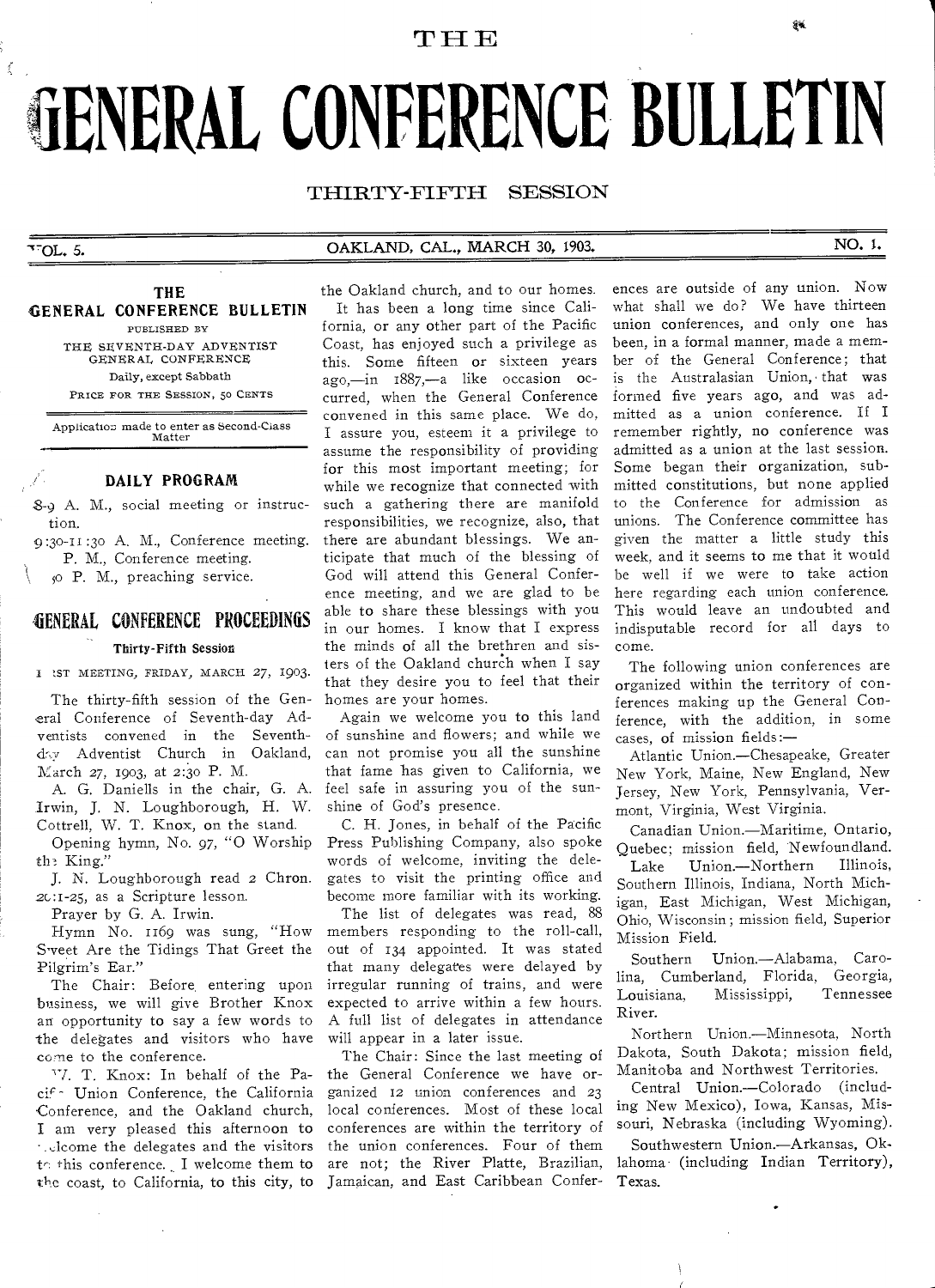Pacific Union.—Arizona, Columbia, California, Montana, Southern California, Upper Columbia, Utah. Western Oregon, Western Washington; mission fields, Alaska, Hawaii.

Australasian Union.—Victoria, New South Wales, New Zealand, Queensland, South Australia, Tasmania, West Australia.

British Union.—North England, South England; mission fields, Ireland, Scotland, Wales.

German Union.—West German, East German, South German, German Switzerland, South Prussia, Rhenish Province; mission fields, Holland and Flemish Belgium, Austrian, Hungarian, Balkan, North Russian, Central Russian.

Scandinavian Union.—Sweden, Norway, Denmark; mission fields, Finland, Iceland.

South African Union.—Cape Colony, Natal-Transvaal; missions, Basutaland, Matabeleland, Nyassaland.

R. A. Underwood: I move that we recognize these union conferences named, with their territory defined, as the various parts of the General Conference.

The Chair: Brother Conradi, will you make a statement with reference to the European field?

L. R. Conradi: Since our last General Conference we have organized three union conferences in Europe: the Scandinavian field, with 12,000,000 of people and about 2,000 Sabbathkeepers; they have three conferences. the oldest conferences in Europe, and as mission fields they have Iceland and Finland. In the British Union Conference there are over t,000 Sabbathkeepers, and two organized conferences, the North England and the South England; and three mission fields, Scotland, Ireland, and Wales. The third union organization is the German Union Conference. This includes the old German Conference and the Russian mission field. At the present time the German Union Conference has six organized conferences and six mission fields. Besides the three organized union conferences we have a union mission field, the French-Latin Mission Field. This includes the old Central European Conference, which simply refers to French Switzerland; and, as separate mission fields, Italy, and now a beginning has to be made in Spain and Portugal. Then there is the Oriental mission field,

taking in Egypt, Turkey, and Palestine, members. In that were united three which have not yet been fully organized.

The Chair: Word has only just come to us of the organization of the South African Union Conference. The Mission Board having voted to place Nyassaland under the general supervision of this union, it really embraces the territory of British Central Africa, and, running along the Zambesia, taking in Barotseland, and southward to the Cape.

The motion to recognize the union conferences named as parts composing the General Conference was unanimously carried.

The Chair: Now we have three local conferences that have never been admitted to the General Conference. The River Platte and the Brazilian Conferences, of South America, and the Jamaican and East Carribean Conferences, in the West Indies. While no formal application for admission has been made by the two former conferences, they were mission fields under the Board before they organized. They have done a noble work in the last two years in putting their work into organized form and in working toward the point of becoming self-supporting, self-governing, and self-propagating.

It was suggested that the secretary of the Mission Board make application for conferences organized in mission fields.

W. A. Spicer: I shall say simply in behalf of the River Platte and Brazilian Conferences that, unquestionably, they are a part of us, and would desire to have their names entered in the list as belonging to the family of the General Conference. I have just visited the West Indian field, so that I can bring personal assurance of the desire of the two new conferences there to be members of the General Conference.

In Jamaica I found nearly 1,200 Sabbath-keepers, with about seventeen organized churches.' All heartily favored the idea of banding together as a conference, and, while still they will require some support from the Mission Board funds, they all agree that the conference form of organization will help to develop their own resources and workers, so that as soon as possible, as they desire, they may be selfsupporting, and join us in pushing the work on to other regions beyond. So in the East Caribbean Conference also, with eighteen churches and about 750

mission fields, the Lesser Antilles, Trinidad, and the field of the Guianas, in South America. These believers love the third angel's message, even as do we, and they stand heartily with us on the march toward the kingdom of God.

It was voted very heartily to receive these four conferences into the General Conference.

The following recommendations were adopted:—

That the time from Friday evening to Sunday evening be devoted to a presentation of the subjects of the message, the field, and the finishing of this work committed to us. That the evening meetings begin at 7:30 o'clock. That the sessions of the Conference be as follows: 8 to 9 A. M., social worship or instruction; 9:30 to 11:30 A. M., and 3 to 5 P. M., Conference business. That Brethren Daniells, Irwin, Cottrell, Knox, and G. I. Butler act as chairmen during the sessions of the Conference. That twentyfive members be nominated from the floor of the Conference, to act with the presidents of union conferences as a committee of counsel, and to appoint the standing committees; and that in making the selection no member shall nominate more than one candidate.

It was agreed, in the discussion of the province of this committee, that it should in nowise be a small conference within the larger conference, but should appoint the standing committees, and act only in an advisory way, in case special counsel is needed.

Moved by J. E. Jayne, and carried, that those union conferences whose presidents are absent be represented on the Advisory Committee by the vicepresidents of these conferences, and that these vice-presidents shall not be included in the twenty-five additional names nominated from the floor.

The following-named delegates were nominated as members'of the Committee of Counsel: J. W. Collie, W. A. McCutchen, H. Shultz, W. J. Stone, A. T. Jones, H. H. Burkholder, N. P. Nelson, R. A. Underwood, Wm. Covert, N. W. Allee, A. G. Haughey, A. J. Breed, C. H. Jones, E. H. Gates, W. W. Prescott, P. T. Magan, W. R. Simmons, W. D. Salisbury, David Paulson, C. Santee, G. B. Thompson, Lewis Johnson, J. H. Kellogg, G. F. Haffner, M. E. Cady.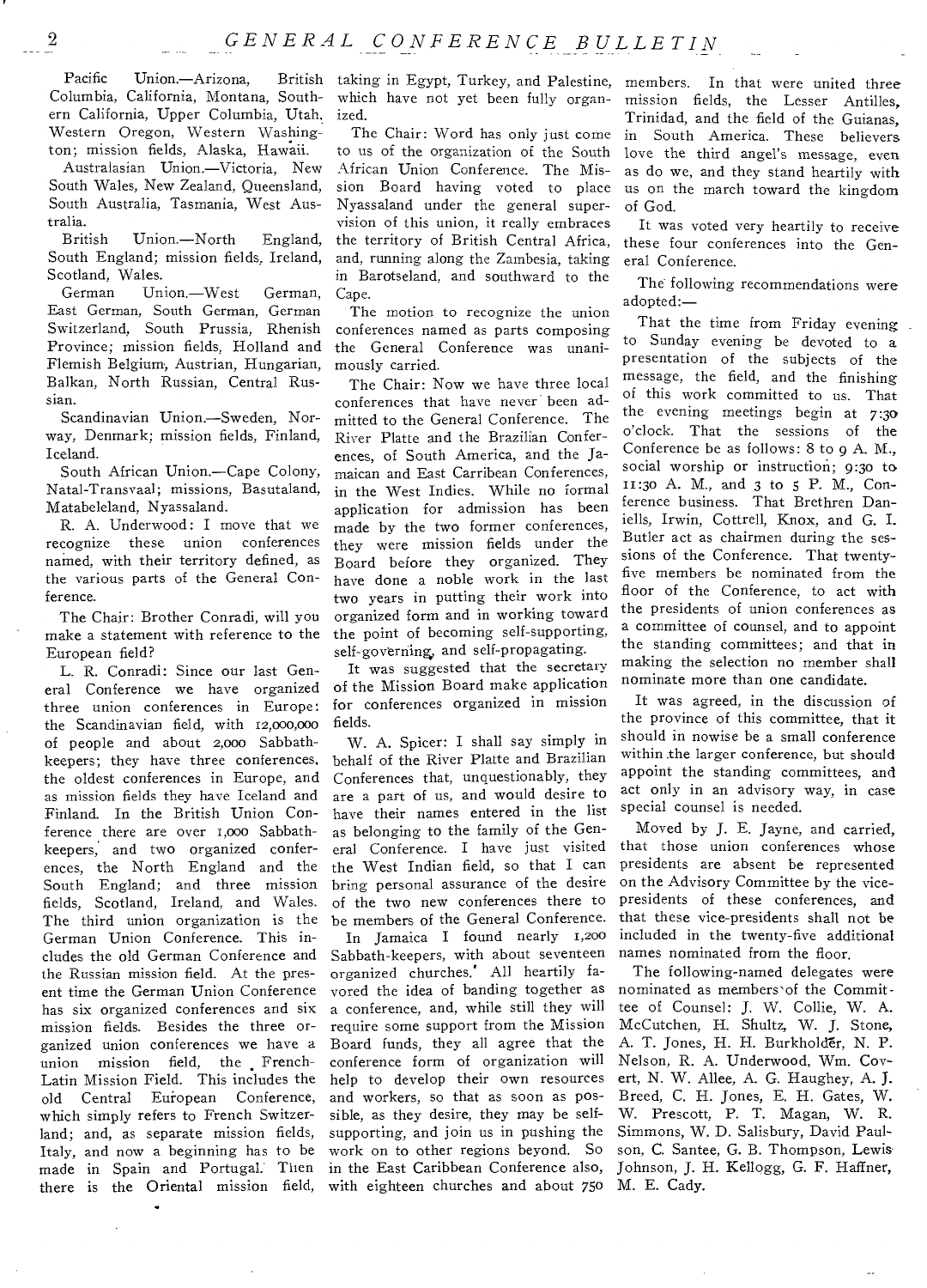On motion of G. A. Irwin, two additional delegates from the Australian Union Conference were admitted, A. T. Robinson and Dr. M. G. Kellogg.

وأني يستحدث

On motion of E. R. Palmer, the Conference invited A. D. Gilbert, from Great Britain, to act as a delegate.

Further questions as to delegates, it was suggested, should be dealt with by some standing committee on delegations, to be appointed by the Advisory Committee.

It was voted that the followingnamed persons act as a committee to furnish reports for the press: W. M. Healey, J. W. Collie, G. B. Thompson.

The meeting adjourned to the call of the chair.

A. G. Daniells, Chairman.

H. E. Osborne, Secretary.

# **THE TIME AND THE WORK**

## Sertnon by W. W. Prescott, Friday Evening, March 27, 1903, at 7:30

"One calleth unto me, . . . Watchman, what hour of the night?" "Watchman, what hour of the night?" "And I saw another angel flying. in mid heaven, .. . and he saith with a great voice, Fear God and give Him glory; for the hour of His judgment is come." "And I looked, and behold a white cloud, and upon the cloud One sat like unto the Son of man, having on His head a golden crown, and in His hand a sharp sickle."

Our present pbsition in prophetic history, and the call to this people to finish in this generation the work of preparing the way for the coming King, this is our theme. When the voice sounds to the watchman, "Watchman, what hour of the night ?" it is time for him to take up the words for this hour, and say, "The hour of His judgment is come." And every teaching of God's truth, and every plan for the advancement of His work, every thought entertained concerning our relationship to His work at this time should be inspired by that one thought, The hour of His judgment is come; and the next event for which we may look is the coming of the King.

In the olden time, the watchmen had neither watch nor clock to mark the passing of the time, and the watchmen upon the walls of a city became accustomed to watching the face of the sky,

and by observing the rising and the people that He would bring Nebuchadsetting of those constellations which come above the horizon and pass below it, and by watching the location of those constellations which always remained above the horizon, the watchmen were able to tell with distinctness the hour of the night; and when one called unto him,' and said, "Watchman, what hour of the night?" he could give a distinct answer. It was not by use of the telescope to examine particularly some planet or star, but it was because of the *general* situation; it was because his eye took a sweep of the whole sky, and, observing all together, he could determine the hour of the night.

It is sometimes valuable for us to study in detail specific portions of prophecy; but I wish to invite you to take with me one of those sweeping views that shall note the general fulfilment of prophecy,—the prophecies which give a general view of our present situation. The prophecies may be naturally divided into four classes : Prophecies which deal with definite time; prophecies which deal with national life,—the rise and the fall of kingdoms; prophecies which deal with the condition of the church; and the prophecies which deal with the general conditions in the world. Let us think of these prophecies. We can do little more than just to glance at them.

*Prophecies of definite* time.—The first prophecy of definite time after the flood was when the Lord spoke these words to Abraham, and said, "Know of a surety that thy seed shall be a stranger in a land that is not theirs, and shall serve them; and they shall afflict them four hundred years ;" and this prophecy, expiring in 1491 B. c., found God's people in bondage; and with an high hand, and with an outstretched arm, and with wondrous working, God brought out His people, so that in "the self-same day" the hosts of the Lord went out of Egypt, and that time prophecy was fulfilled. And when they had passed through the Red Sea by the miraculous working on the part of God, their Leader, they sang that song of Moses on the other shore; and, so far as any definite prophecy was concerned, they were ready to go into the land and possess it. Centuries passed by, and, because of the failure to follow out God's purpose fully, the time of the promise was still delayed, and the next time prophecy we find spoken through the last of the three horns which were to prophet Jeremiah, when God told His be overthrown by this power, the twelve

nezzar against them, and that they should serve the king of Babylon seventy years; and down into Babylon they went, according to the prophecy; and for threescore and ten years they were a captive people in Babylon. At the close of that period, B. C. 536, God stirred up the heart of Cyrus, king of Persia, and the way was opened for them to return to their land. Those that were so minded came back, and, under the guidance of God and the leadership of the priests, they built again the wall of Jerusalem, and established themselves again in the Holy City; the worship was restored, and God's people were again in their place with God.

It was during. that seventy years of captivity that God gave definite prophetic periods to the prophet Daniel, in these words, "Know therefore and understand, that from the going forth of the commandment to restore and to build Jerusalem unto the Messiah the Prince shall be seven weeks, and threescore and two weeks,"—sixty-nine weeks, four hundred and eighty-three days, four hundred and eighty-three years, from the going forth of the commandment to restore and rebuild Jerusalem, B. C. 457, unto the revelation of the Anointed One, the Messiah, A. D. *27;* and at that very time the Messiah was manifested; He was baptized of John the Baptist, the Holy Spirit descended in the form of a dove, and rested upon Him; the Spirit of the Lord was upon Him because He was anointed to preach the gospel—the prophecy was fulfilled. Seventy weeks are determined upon God's peculiar people; seventy weeks were cut off in a special manner as devoted to them; seventy weeks, four hundred and ninety years, beginning from the same date, expired in A. D. 34; and then they went everywhere preaching the Word; and they did what they were forbidden before to do,—they preached in all the villages of the Samaritans. The seventy weeks, the four hundred and ninety years, were fulfilled.

In the same way, the time times and dividing of time, the thousand two hundred and threescore days, given to Daniel the prophet, were fulfilled. Dating from the time of the supremacy of the Papacy over the kingdoms, marked in A. D. 538 by the uprooting of the

s.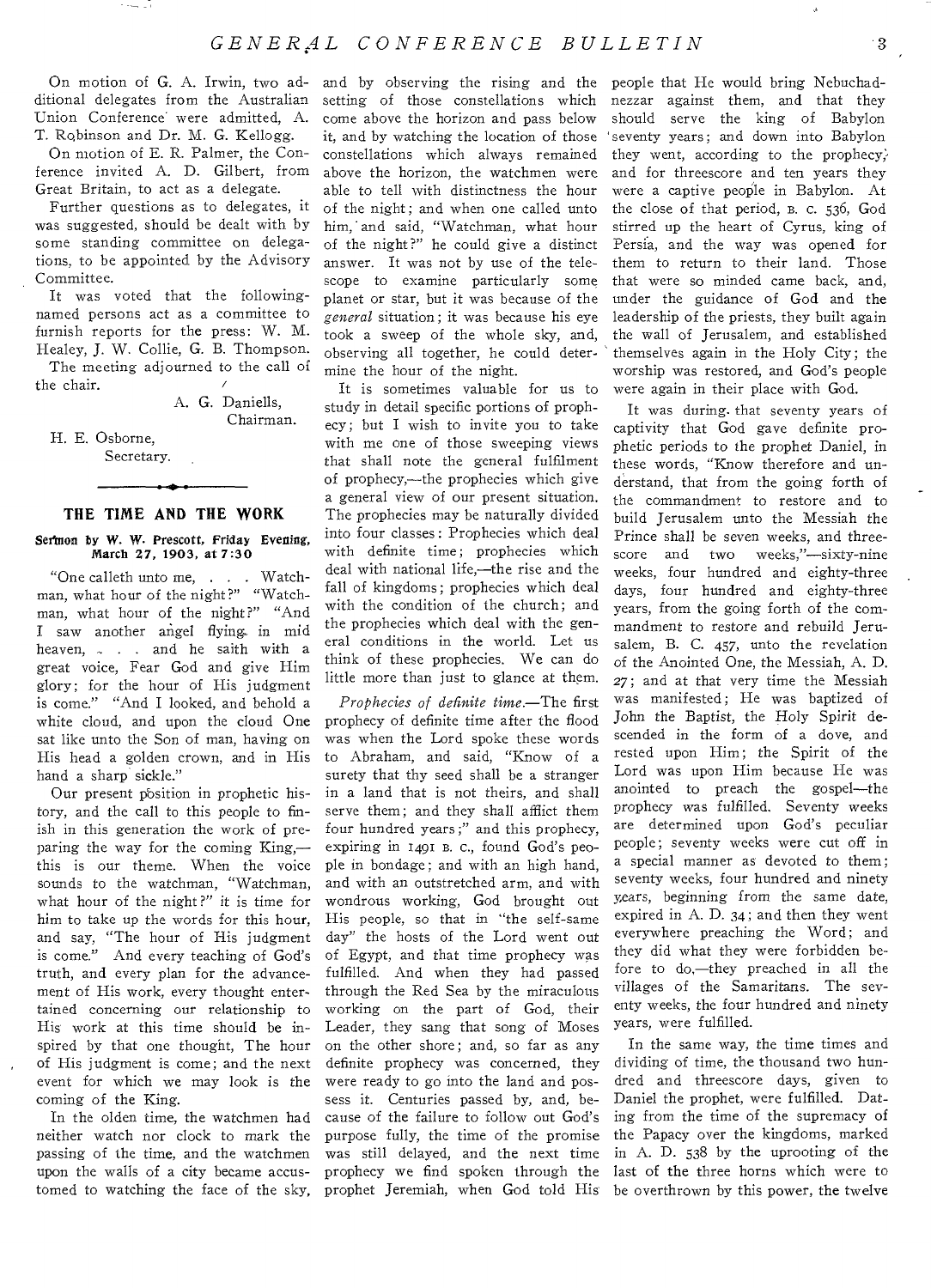hundred and sixty years bring us to it shall break in pieces and consume all A. D. 1798, the beginning of the end, the beginning of the day of preparation.

In the same way, the thousand two' hundred and ninety years closed with the same period. The two thousand three hundred days, or years, of Daniel's prophecy, reaching to the time when the sanctuary was to be cleansed, beginning at the same point, 457 B. C., bring us down to A. D. 1844, the last date of prophetic time, the close of the longest prophetic period, the time beyond which no prophecy reaches, and we have reached the end of the definite periods of prophetic time as set forth in the Scripture.

There is one other period mentioned in time prophecy, and that is the five months of the fifth trumpet, and the hour, the day, the month, and the year, or three hundred ninety-one years and fifteen days of the sixth trumpet. Beginning with the 27th day of July, 1299, when Othman, leading his forces, invaded the territory of Nicomedia, and began that final course of attack which resulted in the overthrow of the Eastern Empire of Rome, these two periods reach to Aug. 11, 1840, marked by the loss of the supremacy on the part of that power which is the subject of the prophecy. Aug. II, 1840, and the tenth day of the seventh month, the 22d day of October, 1844,-*-landmarks in Advent history!* 

Now all those periods are in the past, and they closed in this generation.

*Prophecies that mark national life; that mark the rise and fall of kingdoms.*  —It was when Daniel was in Babylon that God gave to him the interpretation of that dream which Nebuchadnezzar bad and lost, and He set before him the meaning of that image which he saw in the night vision, that image whose form was terrible, and told him that he as king of Babylon was the head of gold; that after him should arise another kingdom inferior to him, and then a third kingdom of brass, that would bear rule over all the earth; then the fourth kingdom, strong as iron,— Babylon, Medo-Persia, Grecia, Rome. The prophet calls attention to the fact that the fourth kingdom would be divided, and then he said: "In the days of these kings shall the God of heaven set up a kingdom, which shall -never be destroyed. And the kingdom shall not be left to other people; but these kingdoms, and it shall stand forever." And in that general sweep of history, the time was covered down through all these periods of prophetic time, down to this generation.

There is something worthy of note in the prophecies of the fifth and the sixth trumpets. While it is true that the first four trumpets mark the downfall of the Western Empire of Rome, it is also true that they mark the setting up of ten kingdoms that remained, and out of these ten kingdoms have come the nations which dominate the history of to-day.

The fifth and the sixth trumpets, it is true, mark the downfall of the Eastern Empire of Rome; but they also mark the setting up of a power which has continued with us until this day, a power which for generation after generation has held successfully in the same dynasty a sway over that territory embraced in what we speak of as the territory of the King of the North. And while the first four trumpets marked the setting up of those ten kingdoms, it also marked the rise and establishment of that apostasy from genuine Christianity which has been the great enemy of the setting up of the kingdom of God in the earth for these centuries.

And the fifth and the sixth trumpets not only marked the setting up of that political power which has continued with us, but it also marked the establishment of that other apostasy which has remained in the earth until to-day. The apostasy established in the Western Empire of Rome has for its motto, "There is but one God, and the Pope is His prophet;" and the apostasy established in the Eastern Empire has for its motto, "There is but one God, and Mahomet is His prophet." To meet both of these apostasies from the religion established by Jesus Christ, there must be a preaching of the gospel which says, "There is but one God, and Jesus Christ is His Prophet."

*Prophecies which mark the condition of the church and its relation to the world.—Follow* those prophecies in the second and third chapters of the book of Revelation, beginning with that pure church, as established by Christ, soon losing its first love; failing under the "ten days," or ten years, of persecution; passing into that time of apostasy when

the Papacy began to rise, through the persecutions and trials of the Dark Ages; emerging into the light of the Reformation of the sixteenth century; going back into the shadows of the Papacy until our very time and our own generation, when that message goes to the church, that Laodicean message, that they are poor, and wretched, and miserable, and blind, and naked, and know it not; and that counsel comes with redoubled force: "Be zealous therefore, and repent. Behold, I stand at the door, and knock: if any man hear My voice, and open the door, I will come in to him, and will sup wiih him, and he with Me. To him that overcometh will I grant to sit with Me in My throne, even as I also overcame, and am set down with My Father in His throne." A church facing a seat upon God's throne, and yet unprepared, *because*  lukewarm, lacking the preparation, and knowing it not; a church to whom a mighty message must come, awaking them out of sleep, arousing them out of lethargy, and calling upon them to repent; for the kingdom of God is at hand.

*Prophecies that deal with the relation of the church to the world.—The* six seals come before us, with the white horse, the red horse, the black horse, and the pale horse,—the experiences of the church in its relation to the world, —until we are brought down to the sixth seal, introduced by that earthquake of 1755, and reaching down to the time when the heavens are zolled back as a scroll, and every mountain and island flees out of its place, and the rich and the poor, the bond and the free, call upon the rocks and the mountains to hide them from the face and from the wrath of the Lamb; "for the time of His wrath is come, and who shall be able to stand?" And at that time there must be a message that shall go forth, saying, "Fear God, and give glory to Him; for the hour of His judgment is come;" and every act of man, every thought and intent of the heart, must be brought cut to view and judged in the light of the judgment, in preparing the way for the coming King.

*Prophecies that deal with the general condition of the church and the world.*  —Prophecies which say that "in the last days perilous times shall come;" that say—"the Spirit speaketh expressly that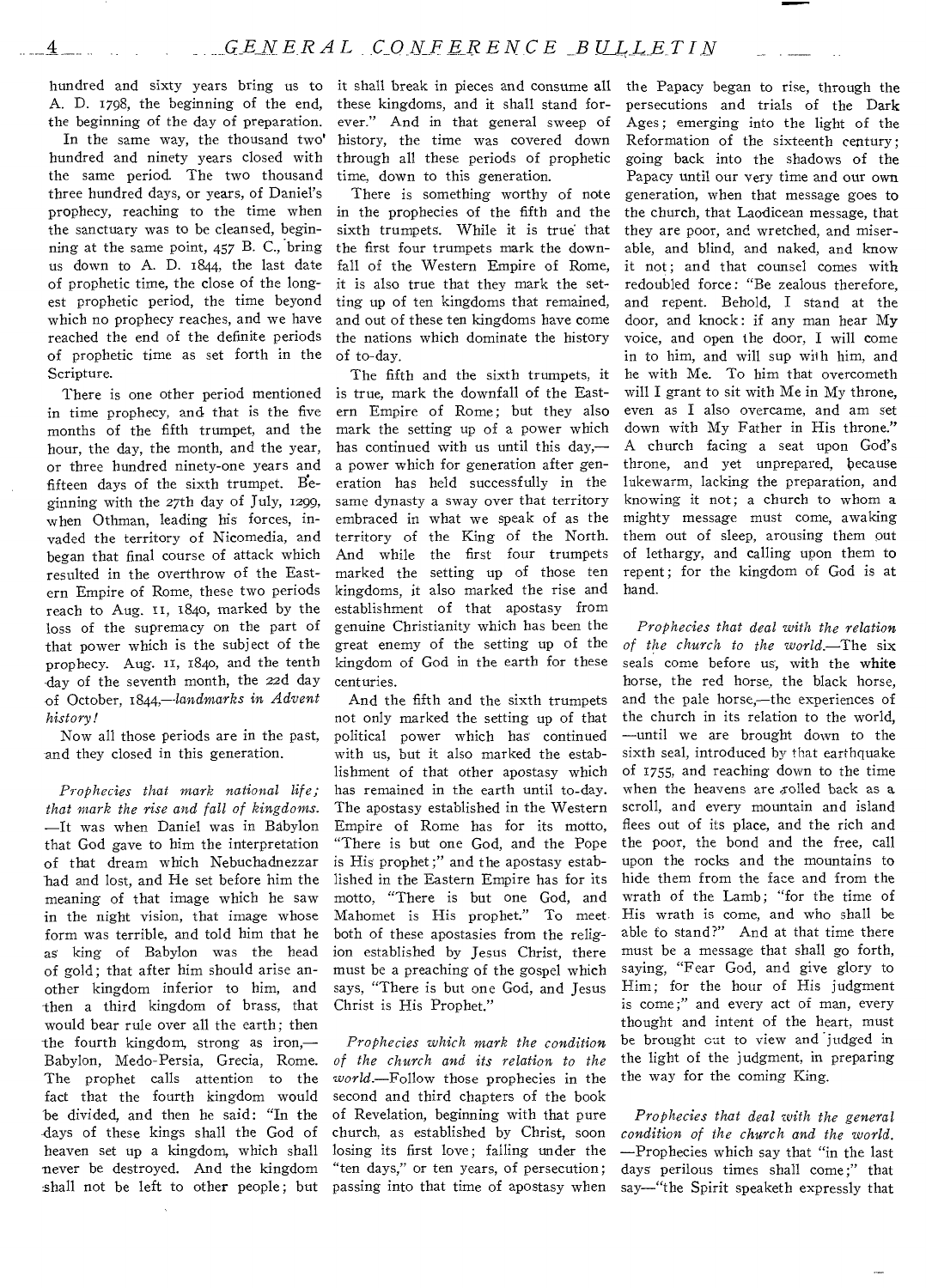from the faith, giving heed to seducing spirits, and doctrines of devils."

 $\mathcal{L}$ 

Prophecies that say, "As it came to pass in the days of Noah, even so shall it be also in the days of the Son of man." Prophecies that say, "As it was in the days of Lot, so shall it be in the days of the coming of the Son of man," —the ordinary affairs of life going on, and absorbing the whole attention of the people,—things good in themselves and in their place, getting out of their place, and demanding the whole attention of the people, while the solemn time and solemn hour, according to the prophecies of God's Word, are not heeded by the people. And in that time there must be a special message that shall go forth, that shall make it evident where in the world's history we are.

Prophecies that say, "There shall come in the last days scoffers, walking after their own lusts, and saying, Where is the promise of His coming? for since the fathers fell asleep, all things continue as they were from the beginning of the creation."

Prophecies that say that in this last generation there shall be those who have professed to be servants of God, professed believers of His truth, who shall begin to say in their hearts, "My Lord delayeth His coming."

Prophecies that say that the rich shall heap up treasures; that the cries of the poor come up into the ears of the Lord of Sabaoth.

Prophecies that speak of oppression. Prophecies that speak of violence in the land. Prophecies that speak of bands banded against bands. All these are prophecies of general conditions, and all one needs to do to know where we are in this present prophetic history is to let his eyes sweep from horizon to horizon, and take in the situation. (Congregation, "Amen.")

Now, dear brethren and sisters, these are not cunningly devised fables. I have just put this in review before your eyes, not becaiise you do not know it, but that you may be reminded anew, and that we may have before our minds at this hour a complete picture, as it were, of these prophecies, and that it may be impressed anew upon our minds and hearts that this is the *last generation!* 

One special prophecy which I wish to emphasize is the oath of the angel who stood with hand uplifted, with one foot

in the latter days, some shall depart upon the sea, and one foot upon the earth, and sware by Him that liveth forever and ever, that "there shall be delay no longer: but in the days of the voice of the seventh angel, when he is about to sound, then is finished the mystery of God, according to the good tidings which He declared to His servants the prophets."

> Two years ago, when this General Conference opened its sessions, that message came to us with great distinctness, and with a power witnessed of God, "There shall be delay no longer." And there was a response to that message; there was a stirring of the hearts; there went forth from that an inspiration which has been with us during these two years ; and over and over again, as we rehearsed the prophecies; as we noted the time where we stand, we have said within our hearts, and we have said to the people, "The hour is come; there shall be delay no longer." And the people's hearts have been made glad, when they have heard that word; and the people's hearts have responded to that idea, and there has been a revival of the advent faith, a revival of the advent hope in the hearts of many where the hope was almost dead and where the faith seemed to be flickering.

Now we have compassed another two years, and I invite this Conference to listen to the remainder of that prophecy, and put the two together, and make them one, as the cry of this message: "There shall be delay no longer: but in the days of the voice of the seventh angel, when he is about to sound, THEN IS FINISHED the mystery of God."

And I invite this Conference to face very clearly and very distinctly the issue that presses itself upon us at this time. These prophecies all emphasize to us that this is the last generation ; but how long shall this generation continue? Shall those who are mere children now take up the cry, and expect to come upon the stage of action, and say, "In this generation ;" and their children come on, and say, "In this generation"? Where shall we draw the line that shall mark any sort of a limit to this time? Let us see.

When our Saviour gave His prophecy, in the course of which He used this expression, "This generation shall not pass away, till all these things be accomplished," He told them very defi-

and He marked the experiences that were to follow immediately after His crucifixion; and He told them of a turning away; He told them that after they had rejected Him, false messiahs would come in their very day; and then He closed His statement to them concerning the limit of their own national existence, when He said, "This gospel of the kingdom shall be preached in all the world for a witness unto all nations; and then shall the end come." And the end that was to come then was the \*end of-their national life, the end of their existence as a separate people. The prophecy was definitely fulfilled; the false christs came forward when the true Christ had been rejected. There was a turning aside from the message that had been given; and, on the other hand, there was the complete, definite fulfilment of that prophecy of our Lord, that that very gospel, that very gospel whose basis was a Messiah crucified, risen, ascended into heaven, the High Priest in the heavenly sanctuary,—that definite gospel should be preached in all the world for a witness in that generation in which it was uttered.

That generation in which it was uttered witnessed its fulfilment. Those who lived and were the active leaders at the time when John the Baptist gave his message, turned from it, and raised the cry, "Crucify Him, crucify Him." Their children came upon the stage of action, heard the gospel message of that Messiah, and were given their opportunity to accept or reject it from an intelligent hearing of that gospel message, and then the end came. But the end came before those who were strong in middle life, and who crucified the Messiah, passed off the stage of action. That generation witnessed the fulfilment of that prophecy, and Jerusalem was in ruins.

nitely of the overthrow that was to ' life, years of responsibility, were given come upon their nation and their city; an opportunity to accept or reject the Now, all that was a true picture, and a typical picture. All that had its definite fulfilment in relation to Jerusalem. It has also its definite fulfilment over again. And this generation is, as it were, the second edition of the first generation. And the prophecy of that generation belongs to the prophecy of this generation. In that time those in active life rejected the message from God, crucified the Messiah, and then their sons and daughters came to middle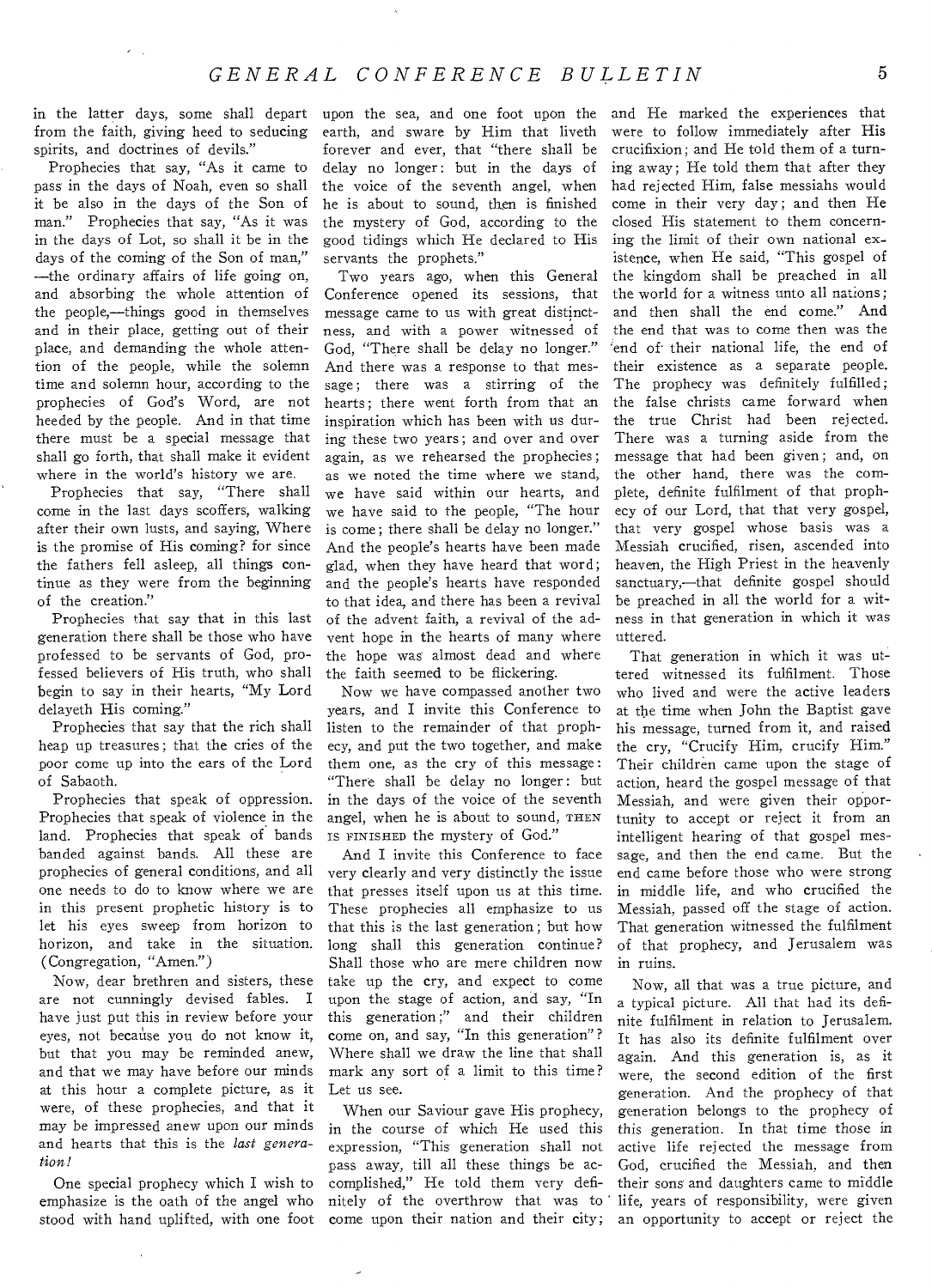Messiah, the gospel of the kingdom was preached in all the world for a testimony, and that generation saw the end. Just so, in this time. Those who heard the message when it was first preached, calling upon them to fear God and give Him glory, because the hour of His judgment was come,—those who were told of the coming of the Lord, near at hand, and who treated the message and the messengers just as the people of God anciently treated John the Baptist and his message, and who just as really crucified the message in that time, in the same spirit also as did the professed people of God in that first generation crucify the Messiah and reject the message,—their children have lived to come upon the stage of action as the responsible workers in this day, and they are given the opportunity to hear this threefold message, and to decide intelligently whether they will accept it or whether they will crucify it. But before that generation shall pass off the stage of action, which both preached and heard that first preaching of the message, before that generation passes off the stage of action, the gospel of the kingdom, the gospel of the judgment hour, the gospel of the soon-coming of the Son of man, will be preached in all the world for a witness unto all nations, and the end will come.

Now, see where we stand. I appeal to these men with gray hairs, who have known this message from its beginning, and who are becoming few among us, who at times, perhaps, have almost wavered in their hope that they should see the end of this work. I ask, How much longer can we of middle life so conduct this work as to delay, and delay, and delay, and yet bring the end in this generation? I ask you to face it, not as a theory to teach, but as a fact which you and I ought to face this very first meeting of this Conference. And I want every one to examine himself, whether he is in the faith. And to know whether he has, at this hour, that courage which is born of a faith in God's divine Word, in prophecies fulfilled for all these centuries, who will be willing to take his stand anew upon this definite platform, that this generation shall see the end? I say we do not face any theory about this matter. I say it is a terrible, in one sense a terrible, situation that faces us. And I ask you to face it. I ask you to look at the facts of the prophecies; I ask

you to look at the whole situation, set forth in God's Word; then I ask you to reckon up with me, that for ten, and twenty, and thirty, and forty, and fifty, and sixty years, and more, this work has been going on, and where do we stand in this generation? Every one who faces that truth, with confidence in God's Word, has got to say to himself, "It is the last hour."

# ALL BANDS MUST BE BROKEN

I do not see how any true Advent believer can face this situation without being most deeply impressed with the call that is in the very situation itself. And the call that is in the situation certainly emphasizes two things: First, all the hindrances must be removed; all bands must be broken; this message must go free. Second, No human power or human wisdom is sufficient to grapple with the situation now, and there must for this service come upon the servants of God in this generation what came upon the servants of God in that first generation, that they might do the work in their day, and that is the fulness of the Holy Spirit. Two things are emphasized by the very situation itself that we face: First, hindrances must be removed; bands must be broken; this message must go free; and, second, there must come upon those who hope to see the end before this generation passes from the stage of action, the enduement of the power of the Holy Spirit.

It is utterly useless for us to repeat phrases, to reiterate sermons, to speak again those same words as we have spoken them over and over again. There must be the dawning of a new day in this message. There must be a new experience. There must be a vitalizing power of the Spirit of God upon the servants of God, or it is hopeless. Now, what is the responsibility that rests upon those who profess to be the. servants of God, called to do God's work in this generation? If anything ought to bring us down before God, that we may be endued with power from on high, it is the very situation that faces us this very night. I am not conjuring up things for a scare. I am speaking words of truth and soberness. But I want this Conference to be willing like men of God to face that situation, and know what it means to each• one individually.

Now, further. I must tell you that

to-day there are being urged upon this people interpretations of this message that will throw it beyond the limits of this generation. I must tell you that there are plans, methods of operation, policies, being urged upon this people now that, if accepted, throw it beyond any possibility of finishing the work in this generation. And I say to every one that we stand now facing a situation where we must do one of two things : We must take our stand in a clear and definite manner upon a definite message to be finished in this generation, or we must back off from the ground we have been attempting to occupy for these years. It is too late in the day now to occupy any longer an inconsistent position concerning this message and its work. And I urgently ask this General Conference to face this matter in all its deliberations, in all its plans, in everything which is brought before it. I ask them to keep in mind this one idea,—the hour of His judgment is come. This is the last generation, and this is the last end of the last generation. Anything that tends to delay longer, anything that tends to confuse the mind, anything that tends to wreck faith in this message, anything that will interfere with a clear-cut, definite work in a clear way, must be set aside at this Conference.

This is our only hope, and I plead for it, not in order to deliver a sermon, but in order to deliver my soul.

### TURNING BACK THE HANDS

There is a scene that is often acted in the Senate of the United States. When the closing day of the session comes, and the hands of the clock begin to approach twelve o'clock, one watching might see the ancient doorkeeper of the Senate noting how the business is progressing, noting whether important measures that must be passed before that Senate adjourns have been passed, and, as he sees that the hands of the clock are getting up toward twelve, one might see that man turn back the hands; and they will go on with their business, and he will watch again to see if important measures that must be passed before the Senate adjourns at twelve o'clock have been passed; if not, he will go again and turn back the hands, and it never gets to be twelve o'clock in the Senate until they have passed those measures.

Now, I want to say to this General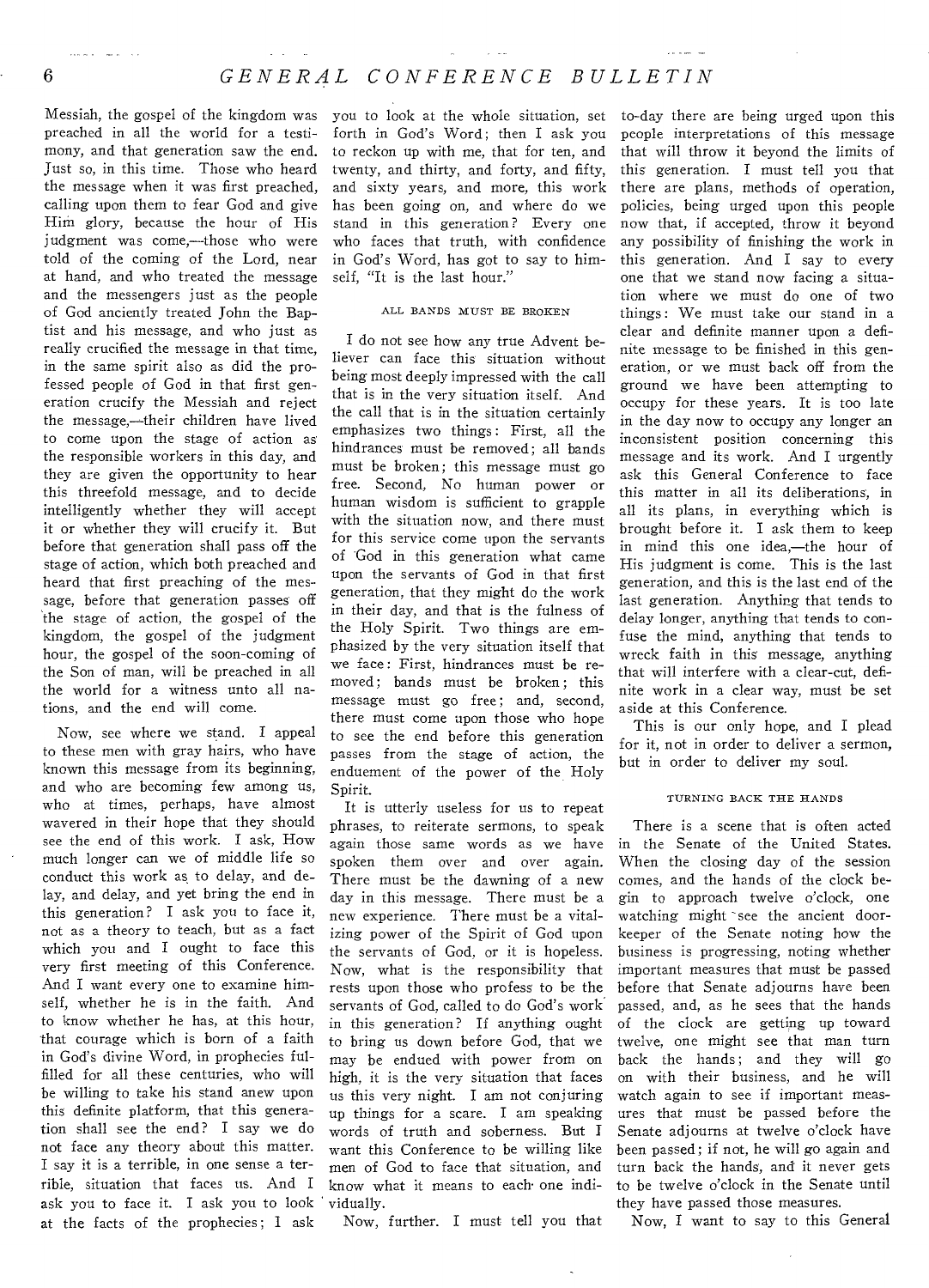Conference that time and again have policies come in, have interpretations come in, have methods come in, which have turned back the hands of the clock, and we are to-day living on fictitious time, just as they do in the Senate; it is past twelve o'clock, but the clock does not say it. The hands have been turned hack. We are living and acting on fictitious time. The clock of this message ought to have struck twelve long ago, and might have struck twelve long ago, if methods had not been allowed to come in, interpretations adopted, policies followed, that set the hands back, and I want to tell you that to-day we are facing a choice between interpretations, methods, plans, policies, that shall finish this important work, and let the clock strike twelve, or that shall put it back again. And I say, Let nothing interfere with the clock again. Let no methods or plans or principles or interpretations again be fastened upon this message that shall prolong our fictitious time. Let the clock strike, and let the end come.

But before the end comes, this gospel of the kingdom must be preached in all the world for a witness. Our work is not simply negative; it is not simply to keep free from something that hinders; it is to lay hold of something that helps, forgetting the things that are behind, and pressing forward, and it is in the very light of these facts that I urge this Conference to keep in mind the time, the hour, and the situation that we face.

There is only one message to be given in this generation. There are not several messages; there is only one complete whole, which includes all the parts of this message. There are no separate parts, each one equal to the other. That one message is the message that will prepare a people, body, soul, and spirit, for the coming King; a message that will gather out a people, and prepare a people completely, that they shall be ready for the coming of the Lord, and that work prepares the way for His coming. That is the message, and it is all summed up in this. It is not necessary to carve it off and dissect it, and label it. There is one living message when it is not dissected, and that message finds its key-note, that shall sound through every part of it, in the truth that the coming of the Lord draweth nigh. The day of the Lord is near; it is near, and hasteth greatly; prepare to meet thy God. And that is the

message which the watchmen are to take up with one voice; so that, going out from this Conference, scattering to all parts of the world, there will yet be heard in every land, and in every nation, one voice sounding, one voice rising higher and higher, one voice speaking louder and louder, one voice thrilling the hearts of t he people who hear it, one voice bringing conviction upon hearts, The coming of the Lord is near; the hour of His judgment is come; prepare to meet thy God. That is the inspiration that ought to take hold upon this people at this time, and this Conference should mark the turning-point ; this Conference should mark in a special way a stepping forward, a definite move, that shall show to fifty or sixty thousand Advent believers in this country, and to the thousands in other countries, that this advent message still lives with power in the hearts of believers, and that there is a solid platform upon which some are willing to take their stand, and call to others, and raise the cry, that they, too, shall join us, and not get down off the platform to look to see if it is the true platform.

Eyes from all parts of the world are turned toward this Conference, and thousands of hearts are waiting to see how this Conference faces this very problem which I have put before you.

Let us be hopeful and of good cheer. In all this that I have said, there is nothing that need discourage the faith of the believer in God. The hour is late; but little time remains; but our God is able to do exceedingly abundantly above all that we ask or think, and only waits for human instrumentalities, and only waits for human channels through which He may pour the abundant tide of His power, that His work may be cut short in righteousness.

- "0 watchman on the mountain height, Proclaim the coming day;
- Behold the spires of golden fires

Point upward far away.

- "0 watchman, bid the sleeping church Awake, arise, and pray;
- The heavenly Bridegroom soon will come,

And now is on His way.

"Coming, yes, He's coming,

The Dayspring from on high; Coming, yes, He's coming;

The hour is drawing nigh;

Coming, yes, He's coming; Let all the ransomed sing; The hills are bright with holy light; All hail the coming King !"

# **LESSONS FROM THE SENDING OUT OF THE SPIES**

## Sermon by Mrs. E. G. White, Sabbath, March 28, 11 A. M.

"And the Lord spake unto Moses, saying, Send thou men, that they may search the land of Canaan, which I give unto the children of Israel: of every tribe of their fathers shall ye send a man, every one a ruler among them. . . . And Moses sent them to spy out the land of Canaan. . . . So they went up, and searched the land from the wilderness of Zin unto Rehob, as men come to Hamath. And they ascended by the south, and came unto Hebron. . . And they came unto the brook of Eschol, and cut down from thence a branch with one cluster of grapes, and they bare it between two upon a staff; and they brought of the pomegranates, and of the figs. The place was called the brook Eschol, because of the cluster of grapes which the children of Israel cut down from thence. And they returned from searching of the land after forty days. And they went and came to Moses, and to Aaron, and to all the congregation of the children of Israel, unto the wilderness of Paran, to Kadesh; and brought back word unto them, and unto all the congregation, and shewed them the fruit of the land. And they told him, and said, We came unto the land whither thou sentest us, and surely it floweth with milk and honey; and this is the fruit of it."

Thus far their words had been spoken in faith; but see what followed. After describing the beauty and fertility of the land, all but two of the spies enlarged upon the difficulties and dangers that lay before the Israelites, should they undertake the conquest of Canaan.

"The people be strong that dwell in the land," they said, "and the cities are walled, and very great: and moreover we saw the children of Anak there. The Amalekites dwell in the land of the south: and the Hittites, and the Jebusites, and the Amorites, dwell in the mountains: and the Canaanites dwell by the sea, and by the coast of Jordan."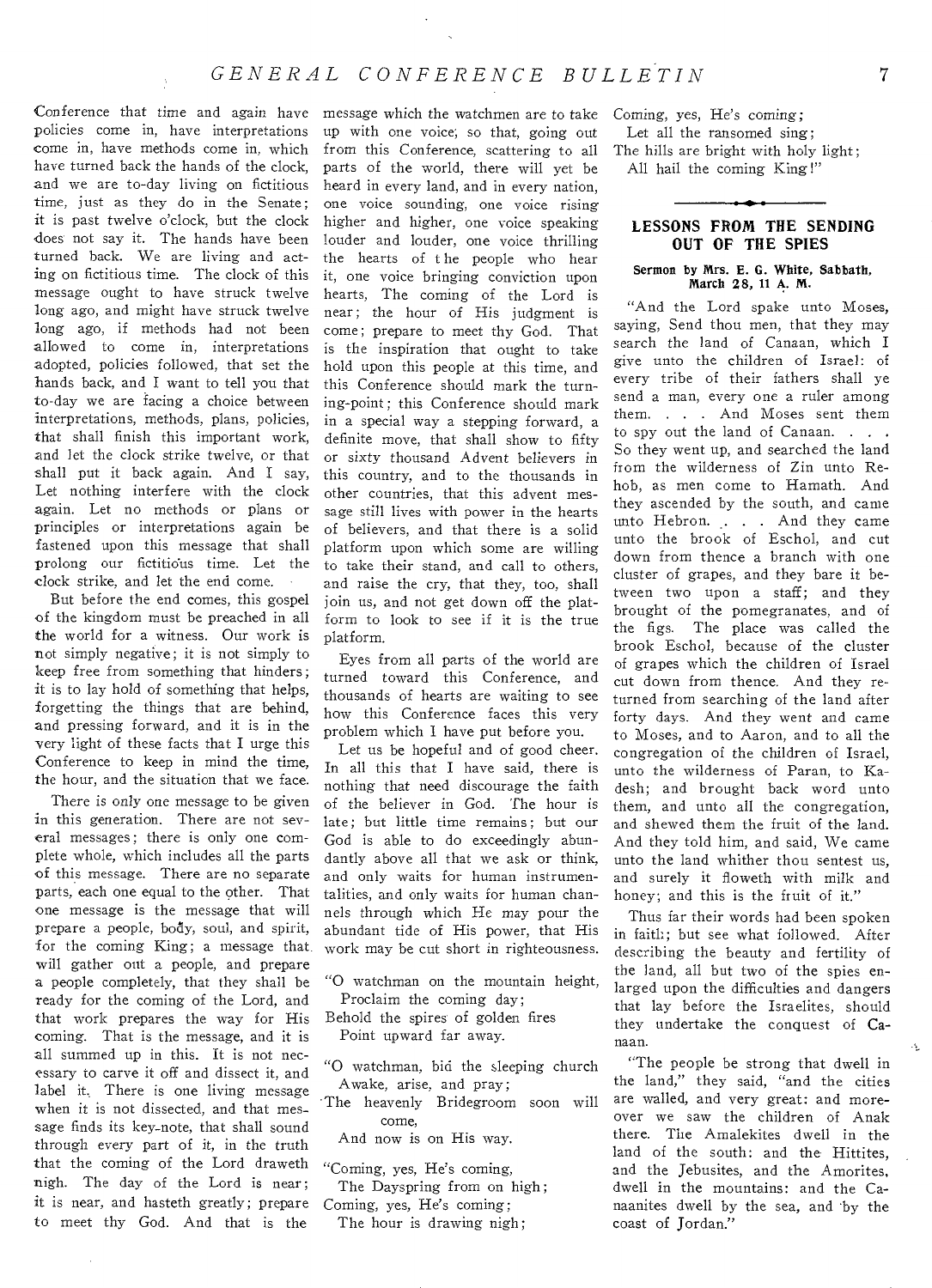# *8 GENERAL CONFERENCE BULLETIN*

Their unbelief cast a gloomy shadow over the congregation. A wail of agony arose, and mingled with the confused murmur of voices. Caleb comprehended the situation, and did all in his power to counteract the evil influence of his unfaithful associates. He did not contradict what had been said. The walls were high and the Canaanites strong. But God had promised the land to Israel.

"Let us go up at once, and possess it," urged Caleb, "for we are well able to overcome it." But the ten, interrupting him, pictured the obstacles in darker colors than at first. "We be not able to go up against the people," they declared, "for they are stronger than we. . . . And all the people we saw in it are men of great stature. And there we saw giants, the sons of Anak, which come of the giants: and we were in our own sight as grasshoppers, and so we were in their sight."

It is right that human beings should be considered as grasshoppers when compared with the Lord God of Israel. But it showed a lack of faith for the spies to speak of the Israelites thus in comparison with the people they had seen in Canaan. The children of Israel had on their side the mighty powers of heaven. The one who, enshrouded in the pillar of cloud, had led them through the wilderness, was fighting for them. They had seen His power displayed at the Red Sea, when at His word the waters parted, leaving a plain path for them through the sea. Nevertheless, when the spies saw the walled cities in the promised land, they allowed unbelief to enter their hearts, and returned to the congregation with a faithless report. By the words they spoke, they leavened the minds of the people with unbelief. The record tells us what effect their murmuring had.

#### THE FRUIT OF UNBELIEF

"And all the congregation lifted up their voice, and cried; and the people wept that night. And all the children of Israel murmured against Moses and against Aaron : and the whole congregation said unto them, Would God that we had died in the land of Egypt! or would God we had died in this wilderness!"

This shows us to what desperation unbelief will bring people. My brethren and sisters, when thoughts of un-

belief and distrust come to you, re-hear it (for Thou broughtest up this member that silence is eloquence. Speak no word of unbelief; for such words are as seeds that will spring up and bear fruit. There is among us altogether too much talking and too little praying. We think and speak of the difficulties that exist, and forget to trust the Lord. God's Spirit would work mightily in behalf of His people, if they would give Him opportunity. What they need to do is to open the door of the heart and let Jesus enter.

After the children of Israel had begun to murmur, they began to question God's wisdom. "Wherefore hath the Lord brought us unto this land, to fall by the sword, that our wives and our children should be a prey?" they said. "Were it not better for us to return to Egypt?" So weak was their confidence in God, notwithstanding the miracles He had wrought in their behalf.

As the complaints of the people arose on every side, Caleb and Joshua attempted to quiet the tumult. "The land, which we passed through to search it is an exceedingly good land," they cried. "If the Lord delight in us, then He will bring us into this land, and give it us; a land which floweth with milk and honey. Only rebel not ye against the Lord, neither fear ye the people of the land; for they are bread for us; their defense is departed from them, and they are bread for us: fear them not."

"But all the congregation bade stone them with stones." They stood with stones in their hands, ready to throw at Caleb and Joshua, as they stood in defense of the truth, declaring that the Lord was with them, and that with His strength they could go up and possess the land. In a few minutes these faithful men would have been killed, but "the glory of the Lord appeared in the tabernacle of the congregation before all the children of Israel." God was watching their plottings, and He delivered His servants from their hands.

"And the Lord said unto Moses, How long will this people provoke Me? and how long will it be ere they be-. lieve me, for all the signs which I have showed among them? I will smite them with the pestilence, and disinherit them, and make of thee a greater nation, and mightier than they."

What a temptation this was! But Moses said, "Then the Egyptians shall

people in Thy might from among them); and they will tell it to the inhabitants of the land; for they have heard that Thou Lord art among this people, that Thou Lord art seen face to face, and that Thy cloud standeth over them, and that Thou goest before them, by daytime in a pillar of cloud, and in a pillar of fire by night. Now if Thou wilt kill all this people as one man, then the nations which have heard the fame of Thee will speak, saying, Because the Lord was not able to bring this people into the land which He sware unto them, therefore He hath slain them in the wilderness."

"And now I beseech thee, let the power of My Lord be great, according as Thou hast spoken, saying,"—and then he repeated the Lord's own words; and this it is our privilege also to do. We can cite His promises. "According as Thou hast spoken, saying, The Lord is longsuffering, and of great mercy, forgiving 'iniquity and transgression, and by no means clearing the guilty, visiting the iniquity of the fathers upon the children to the third and fourth generation. Pardon. I beseech Thee, the iniquity of this people, according unto the greatness of Thy mercy, and as Thou hast forgiven this people, from Egypt until now. And the Lord said, I have pardoned, according to thy word; but as truly as I live, all the earth shall be filled with the glory of the Lord. Because all those men which have seen My glory, and My miracles, which I did in Egypt and in the wilderness, and have tempted Me now these ten times, and have not harkened to My voice; surely, they shall not see the land which I sware unto their fathers, neither shall any of them that provoked Me see it. . . . To-morrow turn ye you, and get you into the wilderness by the way of the Red Sea."

The Lord had fulfilled the word that He spoke to Abraham when He declared that after the children of Israel had been in bondage four hundred years, He would deliver them. He visited Egypt with fearful judgments, and brought His people forth. And when the Egyptian host pursued the Israelites, He destroyed Pharaoh and his army in the Red Sea. Yet here, on the border of the promised land, they dishonored Him by giving way to unbelief.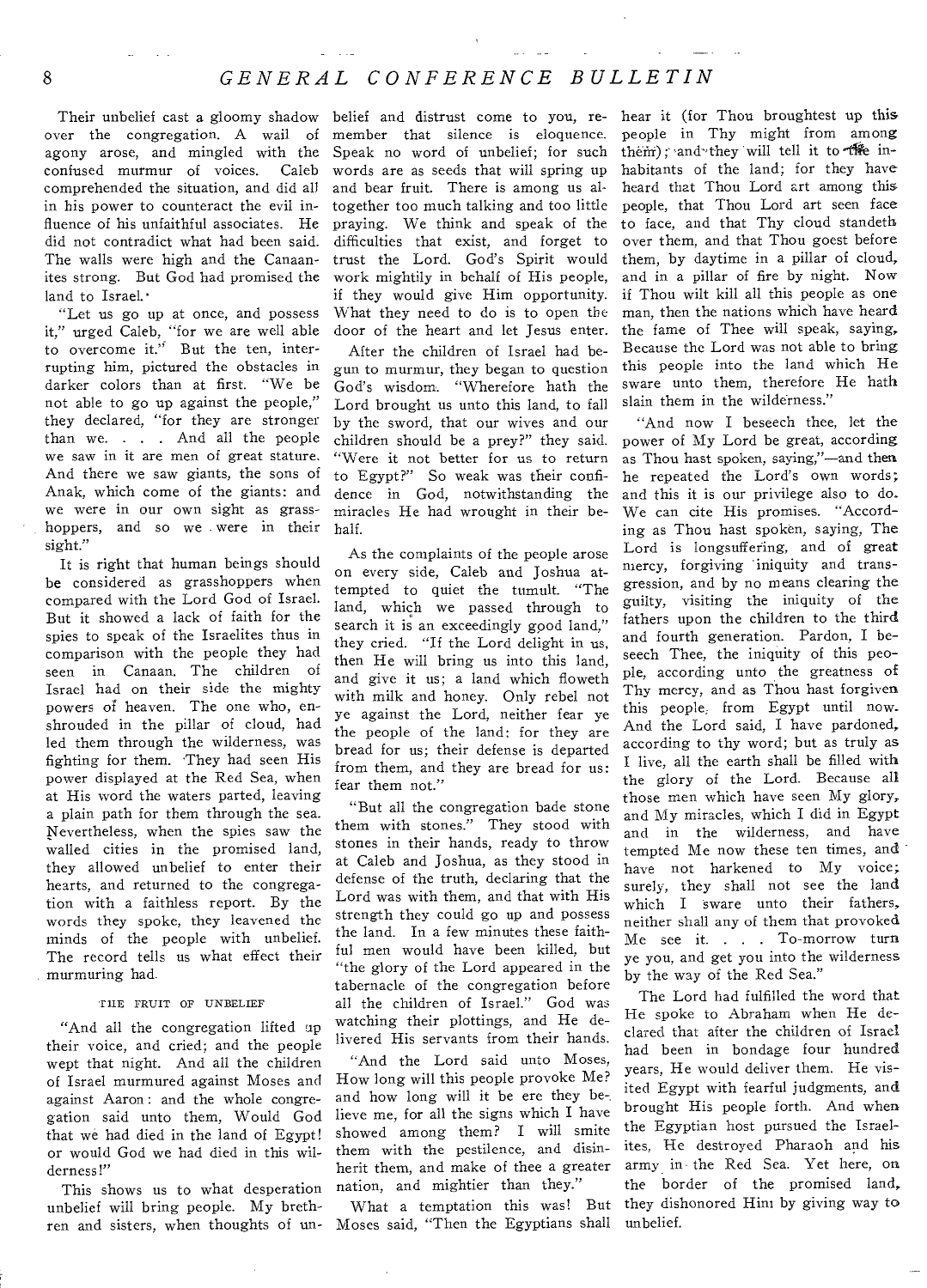#### TRUST AND OBEY

We shall be brought into strait places; but we do not want to wait until then before we learn to trust and obey. Now, just now, is our day of opportunity and privilege. When the light of truth is shining upon us, we are to learn the lesson. Let us plead with God to give us a true conception of His character and a willingness to obey Him.

We are to stand in the strength and power of Israel's God. Shall we do it, brethren? Or shall we murmur and complain, looking at the obstacles in the way, and making a mountain out of a mole-hill? To-day God gives His people, to confirm their faith, evidences of His power such as He gave to Israel. Will they make these evidences of no effect? Will they act as if God had not wrought in their behalf? The Lord wants us to acknowledge His pow er and His grace and His great salvation which He has brought us at an infinite cost,—in the death of His only-begotten Son.

We are living in a day of trial, a day of probation, a day of test. God is proving His people, to see whether He can work in their behalf. He can not work for them if they open their hearts to the impulses of the enemy. He can not cooperate with them if they trust in men in the place of looking to Jesus, and rejoicing in His goodness and His love. He wants to make of us a people through whom He can reveal His grace, and He will do this if we will only give Him opportunity, if we will open the windows of the soul heavenward and close them earthward, against human rabble, against murmuring, complaining, and faultfinding.

But just as surely as we fail to heed the messages that for the last fifty years the Lord has been giving, just as surely as we turn from these messages to human impulses and human science, framing laws that are directly opposed to God's Word, so surely will we reap the consequence.

"And the Lord spake unto Moses and unto Aaron, saying, How long shall I bear with this evil congregation, which murmur against Me? I have heard the murmurings of the children of Israel which they murmur against Me." Those who to-day murmur against God's appointed agencies, weakening the confidence of the people in them, are doing the same work that the children of Israel did. The Lord hears every murmuring word. He hears every word that detracts from the influence of those whom He is using to proclaim the truth that is to prepare a people to stand in the last days.

"How long shall I bear with this evil congregation? . . . Say unto them, As truly as I live, saith the Lord, as ye have spoken in Mine ears, so will I do unto you: your carcasses shall fall in this wilderness; and all that were numbered of you, according to your whole number, from twenty years old, and upward, which have murmured against Me, doubtless ye shall not come into the land, concerning which I sware unto you to make you dwell therein, save Caleb the son of Jephunneh, and Joshua the son of Nun."

"And your children shall wander in the wilderness forty years, and bear your whoredoms, until your carcasses be wasted in the wilderness. After the number of the days in which ye searched the land, even forty days, each day for a year, shall ye bear your iniquities, even forty years, and ye shall know My breach of promise. I the Lord have said, I will surely do it unto all this evil congregation, that are gathered together against Me: in this wilderness they shall be consurned, and there they shall die. And the men, which Moses sent to search the land, who returned, and made all the congregation to murmur against him, by bringing up a slander upon the land, even those men that did bring up the evil report upon the land, died by the plague before the Lord. But Joshua the son of Nun, and Caleb the son of Jephunneh, which were of the men that went to search the land, lived still. And Moses told these sayings unto all the children of Israel: and the people mourned greatly."

The lesson of this record is for us. The Lord had prepared the way before His people. They were very near the promised land. A little while and they<br>would have entered Canaan. They would have entered Canaan. themselves delayed the entering. In the first place, it was they who requested that spies should be sent up to search the land. Rehearsing to them the history of the unbelief and the trouble that it brought to them, Moses said, "And ye came near unto me every one of you, and said, We will send men before us, and they shall search us out the land, and bring us word again by what way we must go up, and into what cities we shall come."

The request that the spies be sent into Canaan showed a lack of faith; for God had told the people plainly that they were to take possession of the land. Why then did they need to send spies to search it? Had they put their trust in God, they could have gone straight in. God would have gone before them. He knew the best way in which to lead them through their difficulties. But they wanted to know what was before them, and when Moses took their request to the Lord, He told him to let them have their own way.

Brethren and sisters, from the light given me, I know that if the people of God had preserved a living connection with Him, if they had obeyed His Word, they would to-day be in the heavenly Canaan. Oh, how sad it makes me to see the way hedging up before us, and to know that it is becoming more and more difficult to carry the message to the people! We have not done a hundredth part of the evangelical work that God desires us to do among our neighbors and friends. In every city in this land there are those who know not the truth. There are many new fields ir. which we must plow the ground and sow the seed. God says to us: "Cry aloud, spare not, lift up thy voice like a trumpet, and show My people their transgression, and the house of Jacob their sins." We are to make known to the men and women of the world what God's test is, that if they will they may refuse to receive the seal of the Papacy.

God told the people that for forty years they were to wander in the wilderness. But they were determined to enter Canaan. "Lo, we be here," they said, "and will go up unto the place which the Lord hath promised; for we have sinned."

"And Moses said, Wherefore now do ye transgress the commandment of the Lord? but it shall not prosper. Go not up, for the Lord is not among vou; that ye be not smitten before your enemies. For the Amalekites and the Canaanites are there before you, and ye shall fall by the sword; because ye turned away from the Lord, therefore the Lord will not be with you. But they presumed to go up to the hilltop; nevertheless the ark of the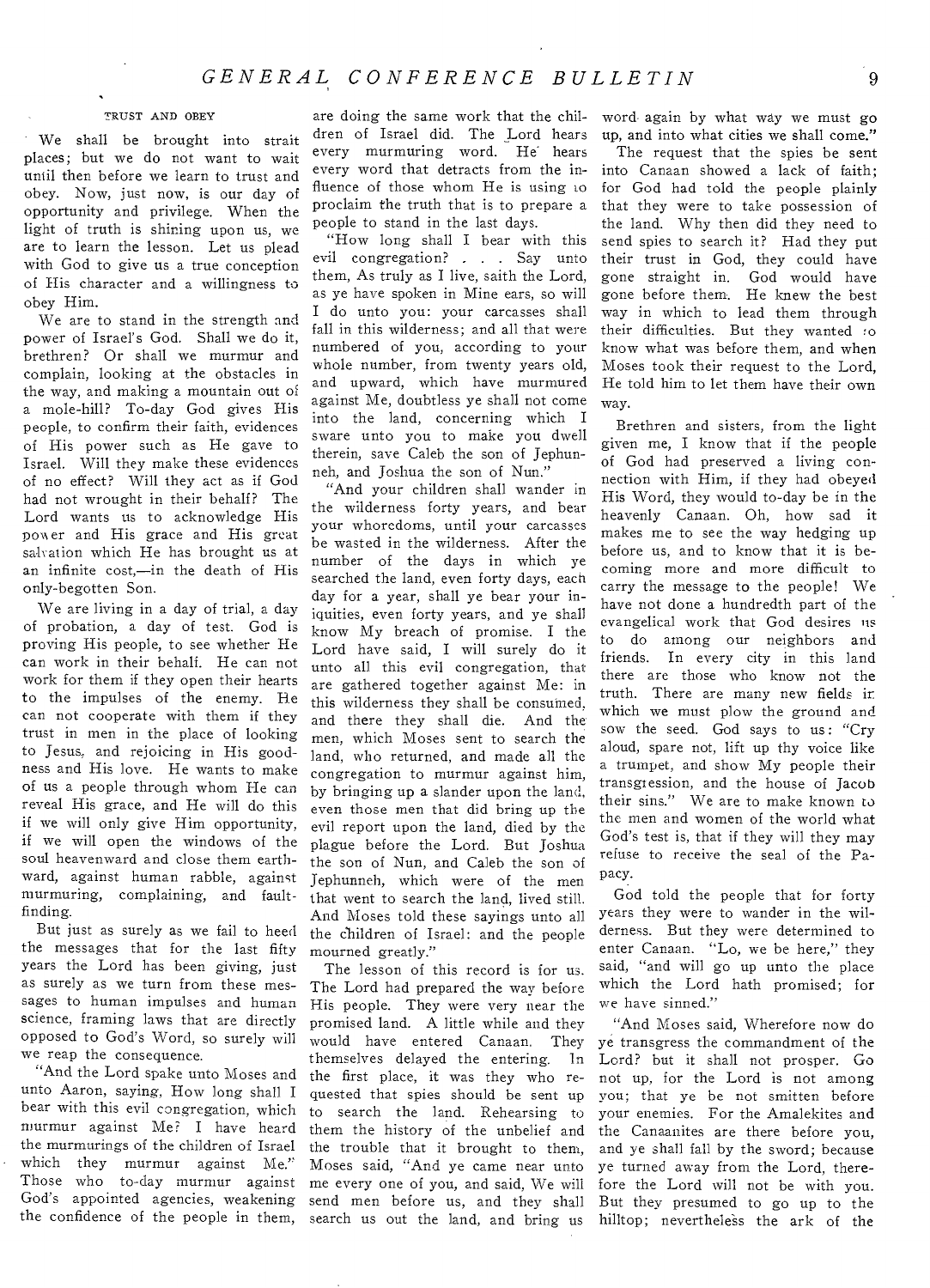parted not out of the camp. Then the in all his glory was not arrayed like Amalekites came down, and the Canaanites, which dwelt in that hill, and discomfited them, even unto Hormah."

When we see what God can and will do for us, when we know that His church is the supreme object of His regard in this world, why are we not willing to believe His Word? The powers of darkness will assail us, but we have a God who is above all. He can take care of His people. He can make a refuge for His people wherever they. are. What He wants us to do is to stand where He can reveal His glory through us, that it may be known that there is a God in Israel, and that in behalf of His people He will manifest His power.

I look at these flowers, and every itme I see them I think of Eden, They are an expression of God's love for us. Thus He gives us in this world a little taste of Eden. He wants as to delight in the beautiful things of His creation, and to see in them an expression of what He will do for us. He wants us to live where we can have elbow room. His people are not to crowd into the cities. He wants them to take their families out of the cities, that they may better prepare for eternal life. In a little while they will have to leave the cities. These cities are filled with wickedness of every kind,—with strikes and murders and suicides. Satan is in them, controling men in their work of destruction. Under his influence they kill for the sake of killing, and this they will do more and more. Every mind is controlled either by the power of Satan or the power of God. If God controls our minds, what shall we be? —Christian gentlemen and Christian ladies. God can fill our lives with His peace and gladness and joy. He wants His joy to be in us, that our joy may be full.

If we place ourselves under objectionable influences, can we expect God to work a miracle to undo the results of our wrong course?—No, indeed. Get out of the cities as soon as possible, and purchase a little piece of land, where you can have a garden, where your children can watch the flowers growing, and learn from them lessons of simplicity and purity. "Consider the lilies of the field, how they grow; they toil not, neither do they spin, and

covenant of the Lord, and Moses, de-yet I say unto you, That even Solomon one of these." Parents, point your children to the beautiful things of God's creation, and from these things teach them of His love 'for them. Point them to the lovely flowers,—the roses and the lilies and the pinks,--and then point them to the living God.

### THE WORK BEFORE US

God wants to work for His people and for His institutions--for every sanitarium, every publishing house, and every school. But He wants no more. mammoth buildings erected; for they are a snare. For years He has told His people this. He wants plants made in many places. Let the light shine forth. Do not try to show what great things you can do. Let God work through you. Do all in your power to establish a memorial for God in every city where such a memorial has not been established.<br>God wants the Southern fi-

wants the Southern field worked. He wants this work taken uo in earnest. All the means in the treasury is not to be sent into foreign lands. In our own land there is a field and a people needing help. The barrenness of this field, the ignorance and destitution of the people, rise as a reproach against us. And yet we profess to be serving the God of heaven. The Lord calls upon every man to do his appointed work. He calls upon us to stand in the place where He can use us as His instruments. He wants us to go to Him for help. We are not to lean upon human beings, but upon the living God. Our question is to be, What can I do to proclaim the third angel's message? Christ came to this world to give this message to His servant to give to the churches. It is to be proclaimed to every nation and kindred and tongue and people. How are we to give it? If we can not gain entrance to the churches, we must give the message in our camp-meetings. The distribution of our literature is another means by which the message is to be proclaimed. Let the workers scatter brondcast tracts and leaflets and books containing the message for this time. We need men who will stand with unswerving faith in Israel's God. We need colporters who will go forth to circulate our publications everywhere.

The Lord needs printing offices. the work for these last days.

But He has shown us that He is not pleased with the way in which the work has been carried forward. Something is wrong. He wants to bring us into the place where we can understand His will concerning us. He is speaking to us. Let us strive to understand what He wants us to do.

Brethren and sisters, we have no time to dwell on little differences. For Christ's sake, to your knees in prayer! Go to God, and ask Him to give you a clean heart. Ask Him to help you to stand where He wants you to be. Labor in harmony with one another, even though you are not alike. Do you not know that of the leaves on a tree there are no two exactly alike? From this God would teach us that among His servants there is to be unity in diversity.

Bring all the pleasantness that you can into your lives. Do not make your mind a depository for the enemy's rubbish. Do not let trifling differences destroy your fellowship with one another. Do not say that because your brethren differ with you in some particular you can not stand by their side in service. They do not differ with you any more than you differ with them.

We are commanded to love one an-<br>her as Christ has loved us. So other as Christ has loved us. great was His love for us that He willingly gave His life for us. And our love for one another is to make us willing to sacrifice our feelings and ideas, if by so doing we can help them.

Are we standing on the platform of eternal truth? Are we giving the message that is to prepare a people to stand in the day of trial before us? God is calling upon every one of us to stand in his lot and in his place. He is calling upon us to plant the standard of truth in the places that have not heard the message.

For years the word has been coming to this people telling them what to do. In every city in America the truth is to be proclaimed. In every country of the world the warning message is to be given. Remember that when churches are raised up in America, there are brought into the truth those who can enter God's service as work-<br>ers. When the work is done that When the work is done that should be done in America, there will be brought into the truth those who will help with their talents of intellect and with their means to carry forward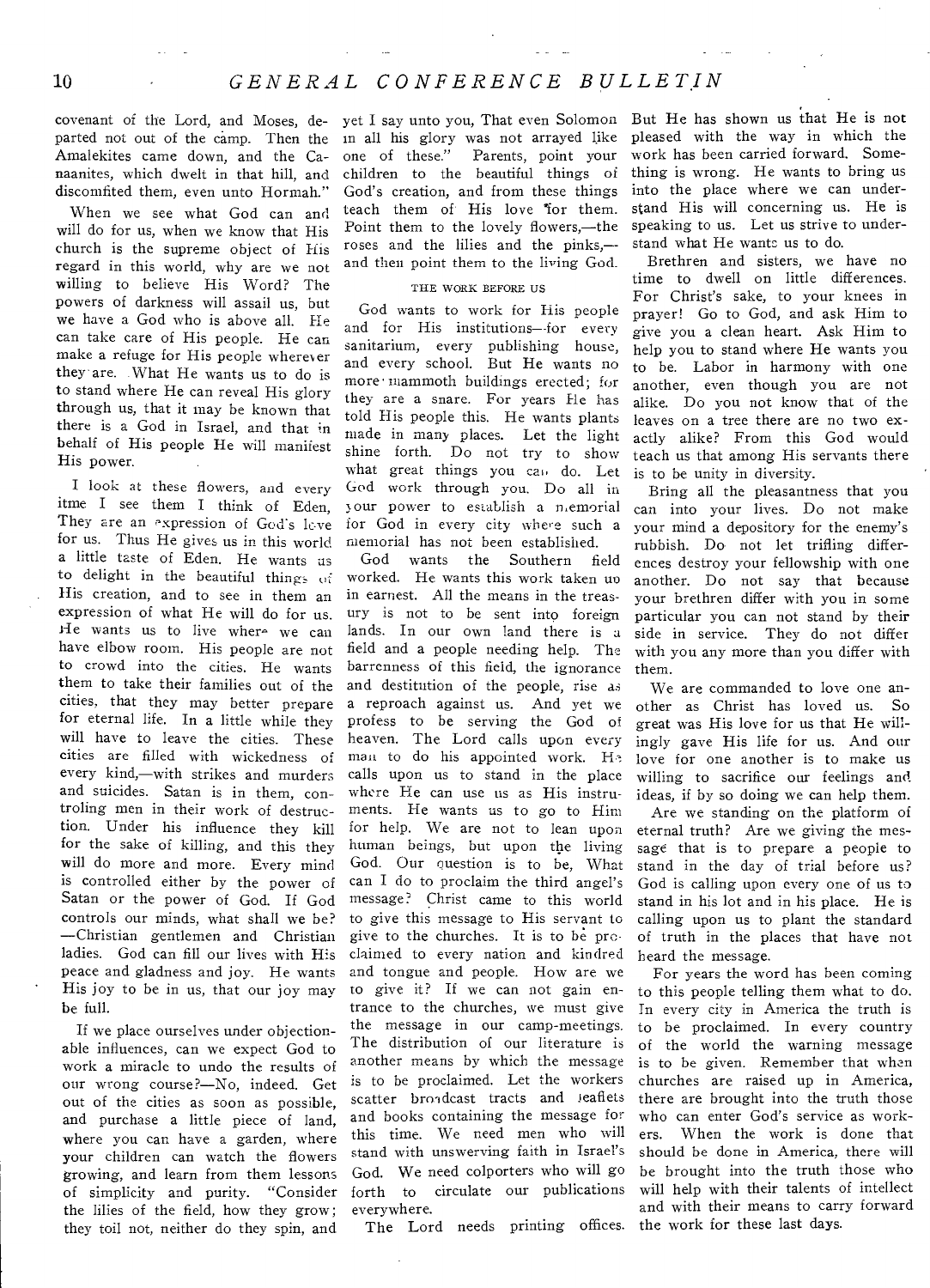up so many buildings there, has robbed whole heart, that you may find Him. used in this way that should have been nigh to you. Humble your hearts beused in proclaiming the truth in other cities, thus raising up workers of talent and ability.

Brethren, shall we have faith in God? Shall we make an individual preparation to meet Him in peace, or shall we spend our time looking for defects in our fellow-workers? When self is crucified, when the heart is purified from, all dross, the words and actions will be as pure gold. During this meeting, instead of going to one and another and talking unbelief, will you not speak when God tells you to speak, and then hold your peace? Will you not ask, as Moses did, for a revelation of God's character. "Show me Thy glory," he pleaded. And God granted his request, and made all His goodness pass before him. When you catch a glimpse of the goodness of God, you will have a tongue of wisdom. You will have words to speak in season to those that are weary. You may never have learned the different languages of this earth, but God will teach you the language of heaven.

My brethren and sisters, humble your hearts before God. You have reason to. His work is hindered. As yet, it has been established in a few places only, and God declares that it is to extend over the whole world.

I ask you to do all that you can for the work in America. In this country workers are to be raised up who will help with their means and their talents to carry forward the work *of* God. I pray that there will be brought into the truth those who will refuse to be moulded by the spirit of covetousness and pride and self-sufficiency that has been coming in. God's rebuke is upon this spirit.

In the church of God there is to be done a work of cementing heart to heart. It is the divisions among us that stand in the way of our advancement. God calls upon us to come into line. To every man is given his work. But though our work is different, we need the help of one another. No one is to gather around him a party of men who will think as he thinks, and say, Amen, to everything that he says. God uses different minds. What one minds lacks will be made up by what another mind has.

Centralizing in Battle Creek, putting these things. Seek the Lord with the thou that didst not travail with child." other places of light. Means has been Draw nigh to God, and He will draw us to do as a people is to sing. In fore Him, and pray more than you do. Pray for the impartation of the Holy Spirit. When this Spirit fills the heart, the praise of God will be in the congregation, and it will be reflected from your faces. Love for God will be shown by your love for one another, and this will give you power for service. Let your hearts break before God. Repent that you have so poorly glorified Him. Bear witness to the truth. If you had been in the habit of doing this, it would have removed many difficulties. *Begin* to work in right lines, and God will help you.

# **THE SONG OF VICTORY**

# Sermon by G. A. Irwin, Sabbath Afternoon, March 28

I would like to call our attention this afternoon to the 54th chapter of Isaiah. It is one of peculiar interest to the people of God. We are told by the Spirit of prophecy that every specification of this chapter will be literally fulfilled to this people; so with that statement it becomes of more interest than ever to us. We have read this chapter before, and received great good from it; but with this thought in mind, it will be intensely interesting to us. I believe that the time has come when God would have the specifications verified to His people.

No doubt you noticed that, as our brother read it in your hearing, it is a prophecy of the power and extent of the gospel in the third angel's message. It tells us also of the power of God that will accompany His people even until the work is finished. It speaks of things that we shall meet along the way. It tells of a time and of an experience when God's face will seem to be withdrawn from His people, and yet it gives the blessed assurance, based upon the covenant that God made with Noah, that the things that He bath said will be fulfilled to the people who believe it, and relate themselves so to the Lord and to His work that He can verify His promises to them as individuals and as His church.

My brethren and sisters, think of break forth into singing, and cry aloud, The figure in the beginning may not be readily understood. It says, "Sing, 0 barren, thou that didst not bear;

The first thing, then, that God asks order that we may fully understand this verse, let us read Gal. 4:22-26: "For it is written, that Abraham had two sons, the one by a bondmaid, the other by a free woman. But he who was of the bondwoman was born after the flesh; but he of the free woman was by promise. Which things are an allegory; for these are the two covenants ; the one from the Mount Sinai, which gendereth to bondage, which is Agar. For this Agar is Mount Sinai in Arabia, and answereth to Jerusalem which now is, and is in bondage with her children. But Jerusalem which is above is free, which is the mother of us all."

The apostle is quoting the very words that start the 54th chapter of Isaiah. He is referring right back to it that text. He says: "For it is written, Rejoice, thou barren that bearest not; break forth and cry, thou that travailest not; for the desolate bath many more children than she which hath an husband. Now we, brethren, as Isaac was, are the children of promise. But as then he that was born after the flesh persecuted him that was born after the Spirit, even so it is now. Nevertheless what saith the Scripture? Cast out the bondwoman and her son; for the son of the bondwoman shall not be heir with the son of the free woman. So then, brethren, we are not children of the bondwoman, but of the free."

There is the point of the whole thing. If we are children of promise; if our hearts have been renewed by divine grace; if we have experienced the new birth; if, by faith in Him, the righteousness of Jesus Christ has been set to our account, then we are told to sing; and, brethren, I do not know anything in this world better calculated to cause one to sing than the experience described in that verse. So it seems to me we can not ,refrain from singing when we know that we have passed from death unto life; that there is no longer condemnation; that, by faith in the cleansing blood of Jesus Christ, our sins have all been taken away, and we stand complete in Him. We are not to sing once; we are not to sing twice; but, as I understand it, we are to keep right on singing just as long as the faith that brought this justification to our hearts and lives is being exercised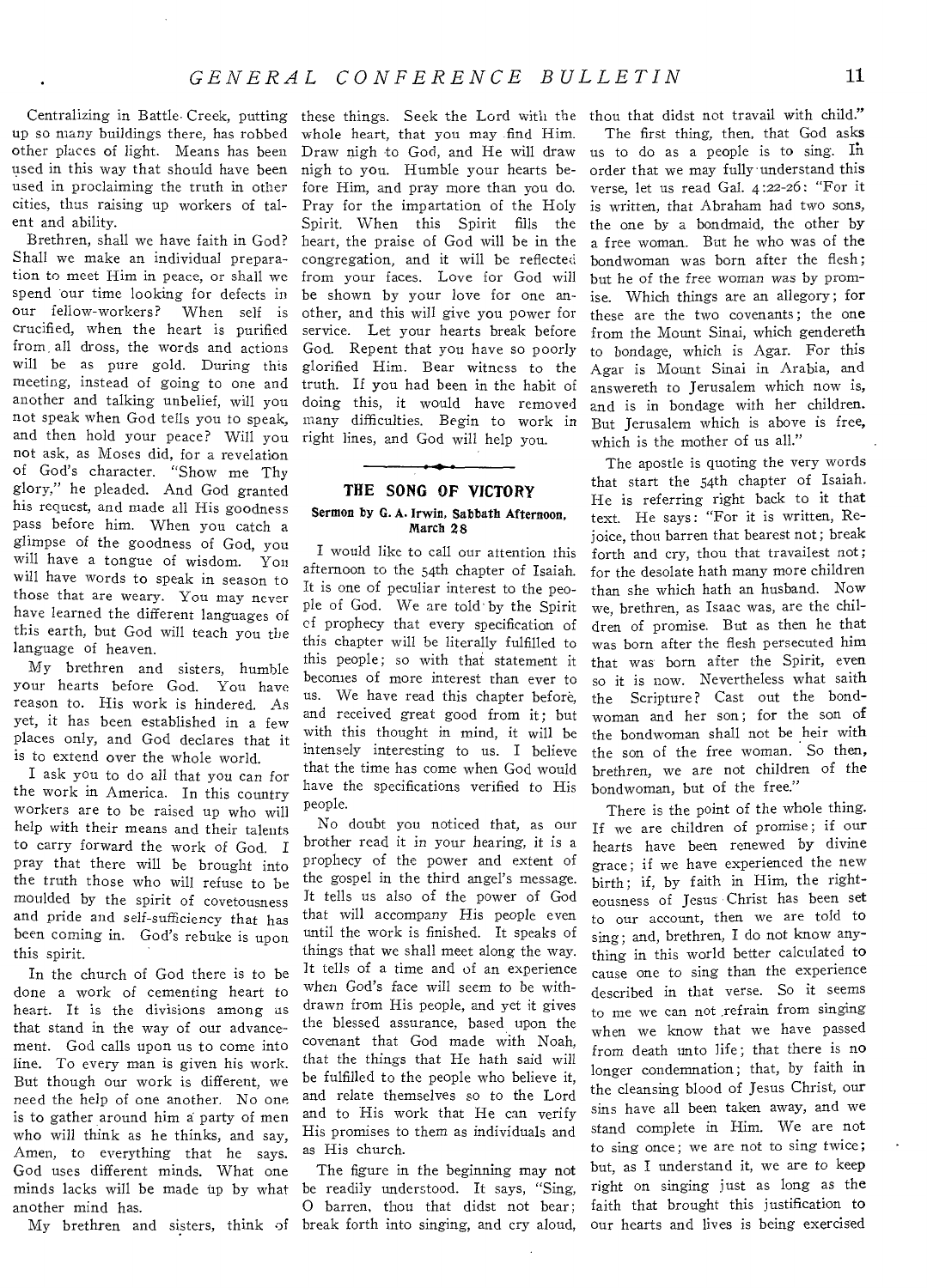and the company

so that it will continue that justification: then it is our privilege, not only our Privilege, brethren, but I believe it is our bounden duty, to sing, that other souls may hear the joyful sound and turn to the Lord.

There is a statement in the 4oth Psalm right on that, and I will read: "I waited patiently for the Lord; and He inclined unto me, and heard my cry. He brought me up also out of an horrible pit, out of the miry clay, and set my feet upon a rock, and established my goings. And He bath put a new song in my mouth, even praise unto our God; many shall see it, and fear, and shall trust in the Lord."

Just think of it, brethren! Many shall see. many shall hear the new song that we sing because our feet have been taken from the miry pit and have been placed upon the eternal Rock; and they will fear when they realize that they are not in that condition; they will realize that, unless a change is wrought in their own lives, they will fall under condemnation; and, as they fear, they will trust in the Lord.

Going back again to the chapter which says, "Sing, 0 barren, thou that didst not bear ; break forth into singing," we see that we shall do something else. What is it ?—"Break forth into singing, and cry aloud." Brethren, is the loud cry in this verse? We talk so much about the loud cry, and have talked about it in the past; but it seems to me that this is it right here. We are to sing of our experiences, sing of our sins forgiven, sing of the power that there is in the gospel to change the heart and life of man, of the individual, and, though a sinner, he can be made a child of God, accepted with Him. And he is not only to sing this, but he is to give it with a loud cry. It says, "For more are the children of the desolate than the children of the married wife, saith the Lord."

There is another scripture referring to this, that I desire to read. It is found in Zeph. 3:14: "Sing, 0 daughter of Zion; shout, 0 Israel; be glad and rejoice with all the heart, 0 daughter of Jerusalem. The Lord hath taken away thy judgments; He bath cast out thine enemy; the King of Israel, even the Lord, is in the midst of thee; thou shalt not see evil any more."

Before reading further, I would like to call your attention again to the 54th of Isaiah. Passing over the first few

seventh: "For a small moment have I forsaken thee; but with great mercies will I gather thee. In a little wrath I hid My face from thee for a moment; but with everlasting kindness will I have mercy on thee, saith the Lord thy Redeemer." The prophet then refers to the covenant made with Noah after the flood, and declares that, even as the Lord had sworn that "the waters of Noah should no more go over the earth," even so He had sworn that He would "not be wroth" with His people.

As we think over the experiences of the past two years, the judgments or calamities that God has permitted to come upon the people and work of God, many of us have thought, no doubt, that possibly God had forsaken us. I know that a good many times I have heard raised the questions: "What do these things mean?" "Is God with us, or not?" In the minds of many there has been a feeling of uncertainty in regard to God's dealings with His children in this time. It seems to me that, if we look at His providences in the light of this chapter, a chapter every specification of which will be fulfilled to the people of God, we can understand them. In this scripture are foretold calamities and judgments that will come to the people of God.

Although God has seemingly been angry with us, although He has permitted the destructive sword to strike two of our most prominent institutions, yet I am encouraged by the thought that, in the beginning of this prophetic scripture, we are called upon to sing. In the appeal that God has made to us in connection with these judgments, there is mercy displayed to the fullest extent. The Lord says that, if we will return to Him with all our hearts, confessing our sins and humbling our hearts before Him, He will graciously receive us. And, brethren, I have faith and confidence to believe that this is what we as a people will do at this time.

Returning again to the third of Zephaniah, we find these words, "The Lord hath taken away thy judgments; He hath cast out thine enemy; the King of Israel, even the Lord, is in the midst of thee; thou shalt not see evil any more." What a promise that is, my brethren! I believe from the very depths of my soul that, if we turn to God in this Conference, if we respond to the key-note that was struck last

verses, let us begin reading with the night, if we rally around the standard, if we take up with an earnestness not hitherto manifested the message that God has given us, I believe that this scripture will be literally fulfilled to God's people.

> "In that day it shall be said to Jerusalem, Fear thou not; and to Zion, Let not thine hands be slack. The Lord thy God in the midst of thee is mighty; He will save, He will rejoice over thee with joy; He will rest in His love, He will joy over thee with singing." This is the thought expressed in the discourse this morning. Had God's people in the days past believed that He was in the midst of them as a mighty Helper, we would not have had the history of the forty years' wilderness wandering. It was because of the Israelites' lack of faith in God, that they were compelled to wander in the wilderness until they perished.

"I will gather them that are sorrowful for the solemn assembly, who are of thee, to whom the reproach of it was a burden. Behold, at that time I will undo all that afflict thee; and I will save her that halteth, and gather her that was driven out ; and I will get them praise and fame in every land where they have been put to shame. At that time will I bring you again, even in the time that I gather you; for I will make you a name and a praise among all people of the earth, when I turn back your captivity before your eyes, saith the Lord."

What is the beginning of this happy condition, when all these promises shall be fulfilled ?—Singing. "Sing, 0 barren, thou that didst not bear ; break forth into singing."

We are to begin by singing; but, brethren, we are not to stop with this simply. More instruction is given in the verses following: "Enlarge the place of thy tent," the prophet declares, "and stretch forth the curtains of thine habitations : spare not, lengthen thy cords, and strengthen thy stakes; for thou shalt break forth on the right hand and on the left; and thy seed shall inherit the Gentiles, and make the desolate cities to be inhabited. Fear not; for thou shalt not be ashamed: neither be thou confounded; for thou shalt not be put to shame: for thou shalt forget the shame of thy youth, and shalt not remember the reproach of thy widowhood any more."

In addition to the singing, God wants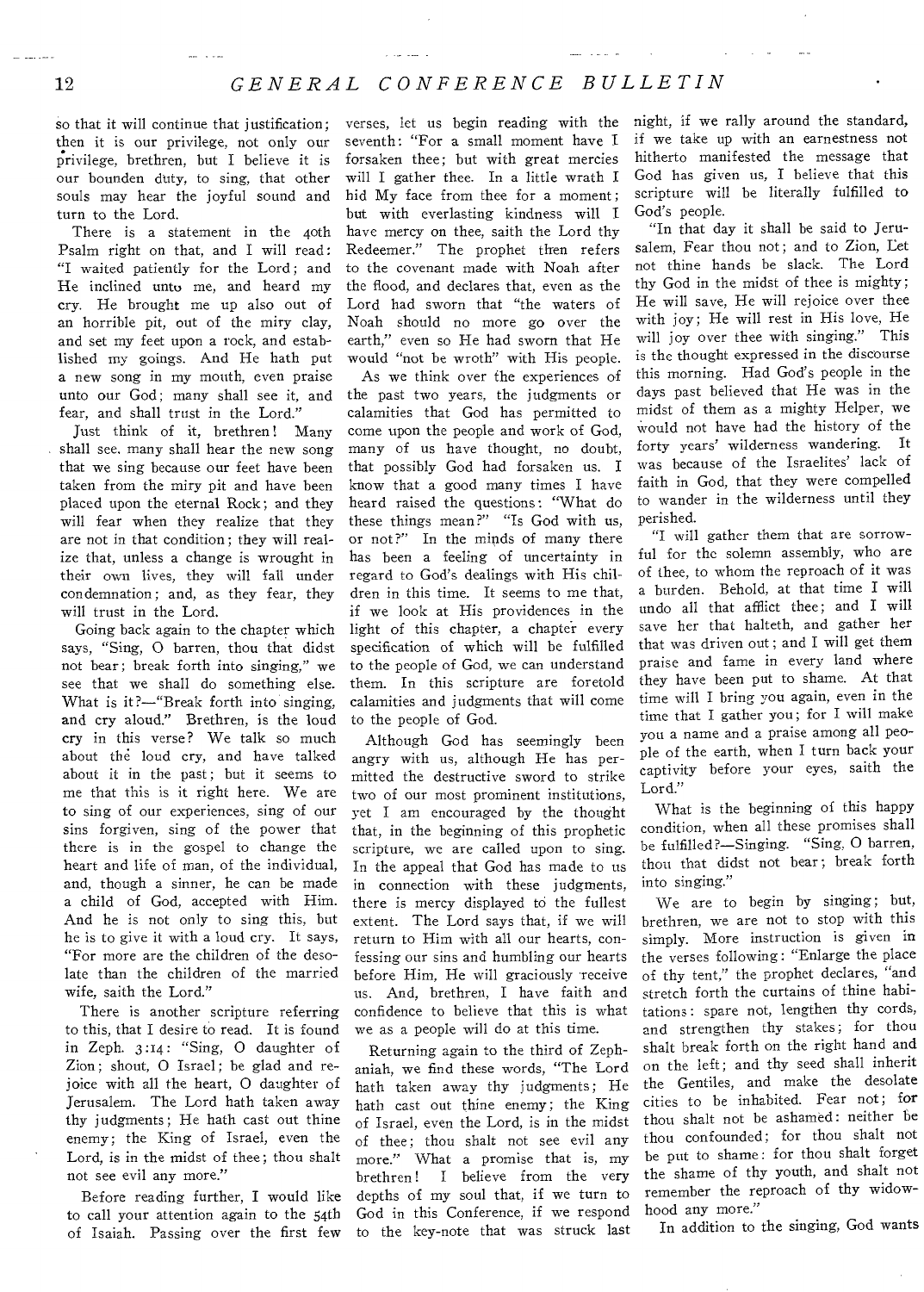us to bring courage into the hearts and souls of those who hear us sing. By our course they will be led to turn to the Lord. While we are singing, the Lord wants us also to enlarge, to begin to spread out, to take in the countries round about,—in other words, to spread the knowledge of the everlasting gospel, the third angel's message, in these last days.

Let us turn to the 49th chapter of Isaiah, where the same figure is used. This chapter, it seems to me, has a special application to our day and time; and so I hope, brethren, you will notice carefully the instruction given:—

"Sing, 0 heavens; and be joyful, 0 earth; and break forth into singing, **0** mountains; for the Lord bath comforted His people, and will have mercy upon His afflicted." Brethren, I believe that that is just what God is graciously waiting to do.—to comfort His people, and to have mercy upon the afflicted. Have we not cause for rejoicing? God has promised to comfort His people.

"But Zion said, The Lord bath forsaken me, and my Lord bath forgotten me." Perhaps that is just the very thing that some of us have been saying. But the Lord says: "Can a woman forget her sucking child, that she should not have compassion on the son of her womb? yea, they may forget, yet will I not forget thee." Here is used the strongest possible figure, it seems to me, to show that God will not forget. A woman may forget her child, but the Lord will not forget His children; for "behold," He declares, "I have graven thee upon the palms of My hands; thy walls are continually before Me."

## MAKE HASTE

"Thy children shall make haste." I believe that this is just what God desires us to do at this time. In the 54th of Isaiah we read, "And all thy children shall be taught of the Lord." He desires His true, loyal children to make haste. "The King's business requires haste." Last night we were told very vividly, forcibly, and truly that the work of God is to be *finished* in this generation. If this work be accomplished in this generation, we must make haste; for the persons who compose this generation,—those gray-headed men of seventy and upwards,—are rapidly dropping one by one. Brethren, shall we not make haste? Shall we not present hour, the solemnity of the times in which we are living?

Now look here. There are many problems that are going to confront this Conference, difficult problems, problems that no human mind is able to grasp; and there is, I believe, but one solution of the difficulties in which we find ourselves, and that is to make haste to give the third angel's message as it was portrayed to us last night. We who believe that the coming of the Lord and Master is near, even at the doors, should rally around the standard, and begin an aggressive campaign along this line, that shall not end till the Lord is revealed in the clouds of heaven. "Thy children shall make haste; thy destroyers and they that made thee waste shall go forth of thee." When? Are we going to drive them out? Shall we take up the sword and drive them out? --No. We are to make the separation between God's true, loyal people that believe the third angel's message, clear to the very bottom of their hearts and souls, the message that was once delivered to the saints in the beginning, the people, I say, that the people that believe **that, shall** gather together® and start an **aggressive** campaign to finish the work **God** has given us in this generation; and then God **says,** "Thy destroyers that made thee waste, shall go forth." Here is a statement I want to read to you from Vol. **5** *of* the "Testimonies," right along that line. It says: **"It** may be that the destroyers are already training under the hand of Satan, and only waiting the departure of a few more standard-bearers to take their places, and with the voice of false prophecy cry, Peace, peace, when the Lord bath not spoken peace. I seldom weep, but now I find my eyes blinded with tears'; they are falling upon my paper as I write. It may be that erelong all prophesyings among us will be at an end, and the voice which has stirred the people may no longer disturb their carnal slumbers." Just think of it, brethren! Think of such a condition. Isn't it time, high time, that we made haste to give the message, before this condition of things comes to pass?

allow the influences of the Holy Spirit up thine eyes, round about, and behold, Here is another verse on this subject. I am wonderfully interested in this, and I have read it hundreds of times, but I never was so much interested as I have been in the last few weeks. "Lift

so to impress us with the needs of the all these gather themselves together, **and**  come to thee." And I would to God that the mist and fog that beclouds our spiritual vision could be removed. I was impressed with the figure Sister White used the other morning of the eagle screaming and flying to the right and to the left, and forward and backward, and unable to get out of the fog; but it could not do it, and all at once it turned, and it screamed and bounded away into the air, above the fog. Brethren, I believe that we have come to a time when we want to make a desperate effort and rise above the fog, and, **when**  we rise above the fog, and lift up our eyes, it says, "As I live, saith the Lord, thou shalt surely clothe thee with them all, as with an ornament, and bind them on thee, as a bride doeth."

# WHITENING FIELDS

We are told to lift up our eyes, and see the fields white unto harvest. The great difficulty with us, brethren, has been that we have looked around in just a little circle, and we do not lift up our eyes and see the possibilities that there are in the message which God has given us. We do not lift our eyes sufficiently high to see the power that is in the message that we were told about this morning, and that is illustrated in this 49th chapter of Isaiah. It says, further, "For thy waste and thy desolate places, and the land of thy destruction, shall even now be too narrow by reason of the inhabitants, and they that swallowed thee up shall be far away." Why, the people that come in, the Gentiles, that will come flying in, the people that are waiting for the gracious message of truth that God has given us, of the soon return of our Lord, will flock in until we will have to enlarge the place. It will be too straight for the people that will enter into the truth of God. It **says,** "The children which thou shalt have, after thou hast lost the other."

I want to read again in Volume 5, right under this same general heading: "The days of the purification of the church are hastening on apace." Now, this was written several years ago. "God will have a people pure and true. In the mighty sifting soon to take place, we shall be better able to measure the strength of Israel. The signs reveal that the time is near when the Lord will manifest that His fan is in His hand, and He will thoroughly purge His floor. **The days are fast** approaching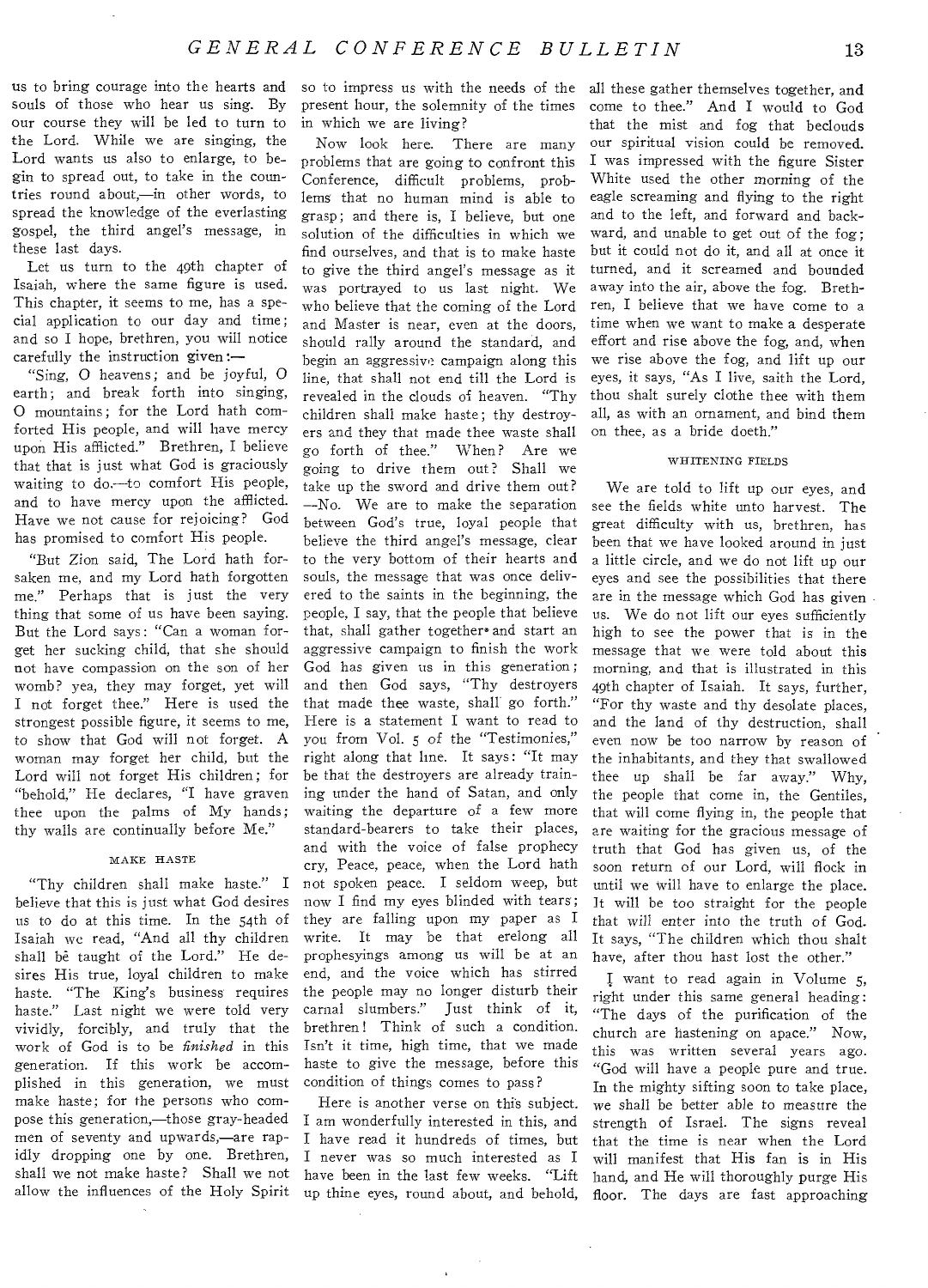when there will be great perplexity and confusion." Are we there?—Yes, we are. This was spoken several years ago. It said the days were fast approaching. We are in a time, brethren, when perplexity and confusion are everywhere.

## LAST-DAY PERILS

"Satan, clothed in angel robes, will deceive, if possible, the very elect. There will be gods many and lords many. Every wind of doctrine will be blowing. Those who have rendered supreme homage to 'science falsely socalled' will not be the leaders then. Those who have trusted to genius, intellect, or talent, will not then stand at the head of rank and file. They did not keep pace with the light. Those who have proved themselves unfaithful will not then be entrusted with the flock."

"The time is not far distant when the test will come to every soul. The mark of the beast will be urged upon us. Those who have step by step yielded to worldly demands, and conformed to worldly customs, will not find it a hard matter to yield to the powers that be, rather than subject themselves to derision, insult, threatened imprisonment, and death."

Now, brethren, we know that unions and organizations of various kinds are becoming so numerous in the world that liberty is almost crushed out. Why, it has come to the point when a man can not do as he would like to do even in matters of business. Men are being trampled under and bound down by unions and organizations that are in the world to-day, and the very next and the greatest of all boycotts will be the religious boycott. It is already in the air. And when that time comes, then those that are loyal and true to God will stand for right in the midst of threatened imprisonment, in the midst of insult, and even at the risk of death.

Now God says that, when this time comes, and so soon as we begin the forward movement, the key-note of which has been sounded in this Conference, we are going to intensify the situation in the world, and we will bring about this condition. So then, those that are half-hearted now, those that are leaning to the world now, those that are simply hanging on with the faint hope that somehow in some way they will be saved because they have some sort of a connection with this people, these will either become converted, or they will drop clear out into the world, and others will take their places.

Now let us read a little farther in this chapter. Notice this verse, please: "Then shalt thou say in thine heart, Who bath begotten me, these, seeing I have lost my children, and am desolate, a captive, and removing to and fro? and who bath brought up these? Behold, I was left alone: these, where had they been?"

The Lord tells us exactly in this same Testimony where they had been, and why they have been there. Let us read again:—

"When the multitudes of false brethren are distinguished from the true, then the hidden ones will be revealed to view, and, with hosannas, range under the banner of Christ."

Where had they been ?—They had been hidden. I do not believe that it is a stretch of the imagination to believe that there are honest souls that have been looking toward this truth for deliverance. They have not been satisfied with their Christian experience. They have realized that there was something better and higher, and there has been a longing in their souls to reach that thing, and their attention has been turned toward this people; but the inconsistencies, the worldliness of spirit, the lack of zeal and energy, in view of the great testing truth that God has given to this people, have caused them to hesitate. But when we make a forward movement, and give the trumpet a certain sound, "those who have been timid and distrustful will declare themselves openly for Christ and His truth. The most weak and hesitating in the church will be as David,—willing to do and dare. The deeper the night for God's people, the more brilliant the stars. Satan will sorely harass the faithful, but, in the name of Jesus, they will come off more than conquerors."

When will this he?—When the condition of things comes up spoken of in the text I have read, when God's children make haste, and those that are halfhearted, those that have troubled the Israel of. God separated from the communion, and these others will come in to take their places, and when a consistent Christian life is seen with those that profess the precious truth, when the commandments of God and the faith of Jesus will be lived out by this people before the world.

"Servants of God, with their faces lighted up, and shining with holy consecration, will hasten from place to place to proclaim the message from heaven. By thousands of voices all over the earth the warning will be given. Miracles will be wrought, the sick will be healed, and signs and wonders will follow the believers. Satan also works with lying wonders, even bringing down fire from heaven in the sight of men. Thus the inhabitants of the earth will be brought to take their stand."

# REASONS FOR SINGING

What is the beginning of it?—The first thing, brethren, is to sing, because we have been delivered from bondage; sing, because we are children of God by faith in Christ Jesus; sing, because that, inasmuch as we could not earn righteousness by anything that we could do, God, in love for our souls, has imputed righteousness to us by faith in the Lord Jesus. And then, after singing, we are to begin the work of enlargement, and, as we enlarge, and move out, then these happy conditions will come to the people of God.

Now I want to read a little further :—

"Thus saith the Lord God, Behold, I will lift up Mine hand to the Gentiles, and set up My standard to the people: and they shall bring thy sons in their arms, and thy daughters shall be carried upon their shoulders. And kings shall be thy nursing fathers, and their queens thy nursing mothers: they shall bow down to thee with their face toward the earth, and lick up the dust of thy feet; and thou shalt know that I am the Lord; for they shall not be ashamed that wait for Me."

Brethren, my soul is stirred at this time as it has not been stirred for many a day. I believe the time has come when the banner of truth, upon which are inscribed the commandments of God and the faith of Jesus, is to be lifted aloft, and the cry, the rallying cry, made so that the people may gather around it. I believe that the time has come when the sifting must come to the people of God, because of the straight truth that must be preached at this time. And if that sifting shall be as it was in the case of Gideon ; if from the great numbers that compose our ranks to-day, that number shall be sifted down because of fearfulness and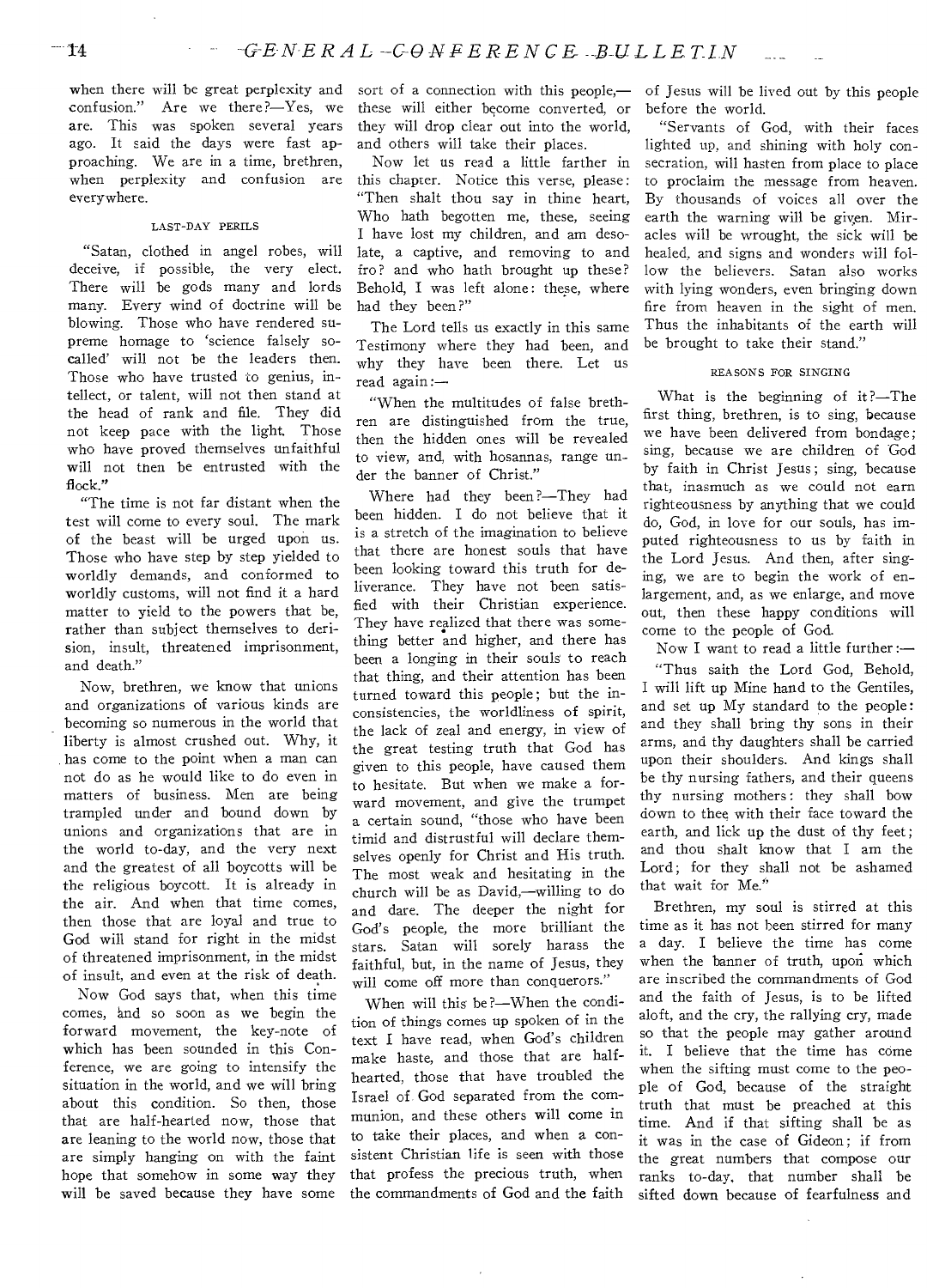unbelief, if that number shall be sifted down, even to the Gideon band, I believe that God will, in His mighty power, take hold of the Gideon band, and they will carry this message on to success. May the Lord help us, is my prayer.

Following these remarks, opportunity was offered for testimonies by different brethren, and, among others, the following-named brethren spoke

R. A. Underwood: I was reminded last night, as I listened to the soulstirring truths presented, of the first sermon that I ever heard by Elder J. H. Waggoner, and I confess it has been years since I have attended a Gen-

the same chord in *my* soul it did last night. It was not a new chord. I thank God for that. I want to say that my heart is full of courage, and I am sure that there is victory for us. I feel anxious to be right with God, to keep pace with this work, and triumph with it. May God help us to press together, lovingly, and with courage and faith go forward unto victory.

H. W. Cottrell: I am of strong faith and courage in the work in which we are engaged. I praise God that I have lived to see the day when the message is being sounded in plain and simple terms again, that all may understand triumph in weak men.

eral Conference when the truth struck what it is. I am sure it will go on to certain victory.

> W. W. Prescott : Let us learn a lesson from our experience, and that is that the strength of this denomination, and the strength of this movement, is not in men as men, but in the message in the men. And a weak man may become as David when a mighty message fills his soul. I believe that is for our courage and our hope, because, when we look at each other, and we think of the work, our courage fails; but I believe in God, when we look in the message, and hope in the message, and give the message a chance, the message will